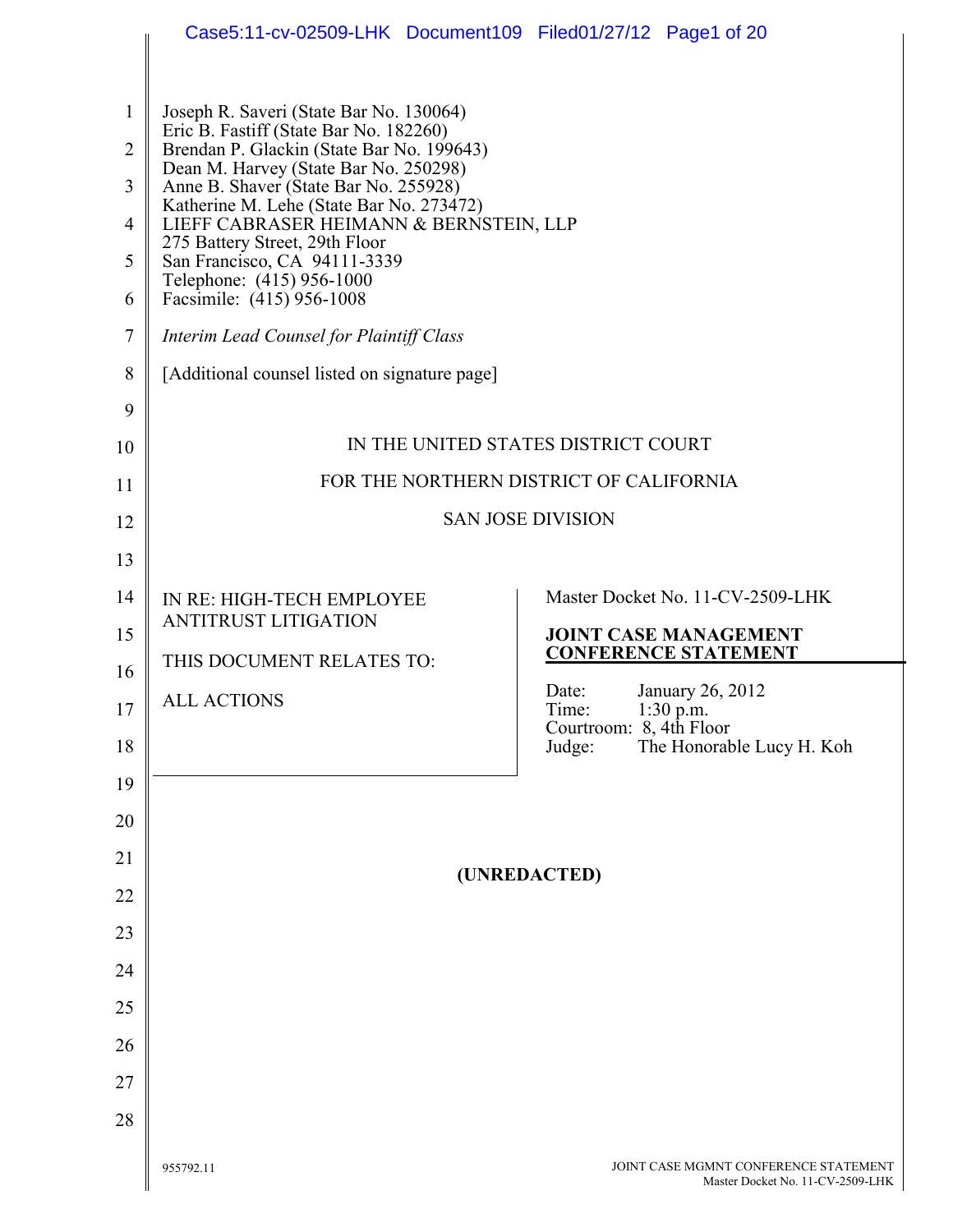### Case5:11-cv-02509-LHK Document109 Filed01/27/12 Page2 of 20

1 2 The parties to these consolidated actions hereby submit this joint statement in advance of the January 26, 2011 Case Management Conference.

**I. Case Progress**

3

4

5

Since the Parties' October 19, 2011 Amended Joint Case Management Conference Statement, the case has progressed as follows.

6 7 8 9 10 11 12 13 14 On October 19, 2011, Plaintiffs served a subpoena on Hewlett-Packard Company, regarding documents relevant to the alleged communications between Steve Jobs of Apple and Ed Colligan, Palm Inc.'s then CEO (Hewlett-Packard subsequently acquired Palm). Counsel for Hewlett-Packard requested that Plaintiffs withdraw the subpoena as to Hewlett-Packard and serve it instead on Palm, which continues to exist as a separate entity. On November 30, 2011, Plaintiffs agreed to withdraw the subpoena, and told counsel for Hewlett-Packard that Plaintiffs would serve a subpoena on Palm upon modification of the Court's October 26, 2011 Minute Order and Case Management Order (Dkt. No. 88). Counsel for Hewlett-Packard agreed to preserve responsive documents and to accept service of a subpoena on Palm.

15 16 On November 30, 2011, the Parties filed a Stipulated Proposed Protective Order. (Dkt. No. 95.)

17 18 On November 30, 2011 and thereafter, Defendants produced documents they produced to the United States Department of Justice pursuant to the Court's October 26, 2011 Order.

19 20 21 22 23 24 25 26 Plaintiffs have completed an initial review of Defendants' productions. As explained below, in Plaintiffs' view, the documents Defendants produced demonstrate that Defendants' Joint Motion To Dismiss the Consolidated Amended Complaint ("Joint Motion"; Dkt. No. 79) is without merit and should be withdrawn. Plaintiffs asked Defendants to withdraw their Joint Motion and stipulate to lifting the stay of discovery. Defendants declined. As explained below, in Defendants' view, Plaintiffs' assertions are improper for a CMC statement, and erroneous. On December 5, 2011, the Parties filed a Stipulation and Proposed Order Concerning Testifying Expert Discovery. (Dkt. No. 99.)

27 28 On December 16, 2011 and thereafter, Defendants produced privilege logs related to their document productions. Plaintiffs are reviewing the privilege logs.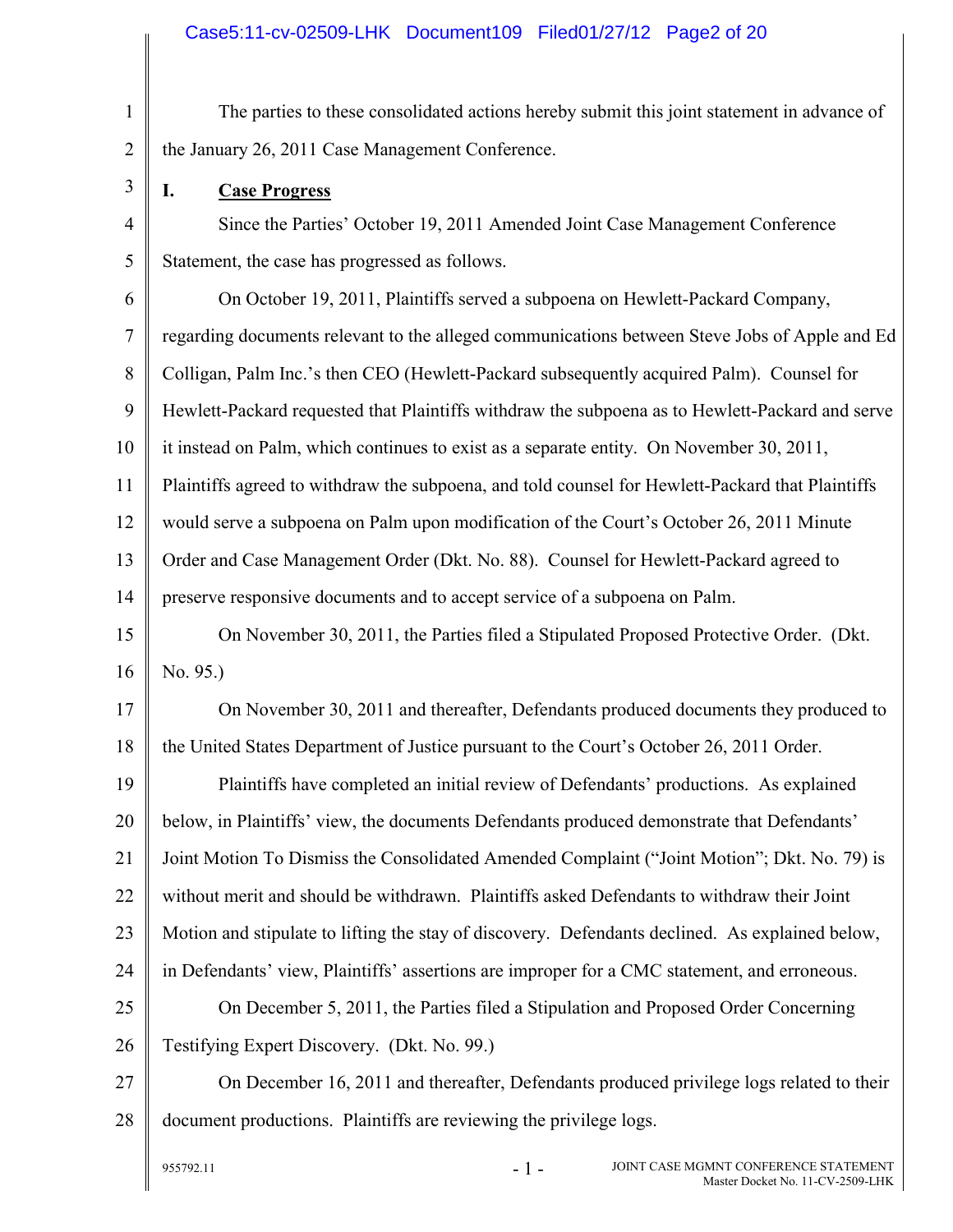| $\mathbf{1}$                                                               | On January 11, 2012, Plaintiffs wrote several third parties and asked them to preserve                                                                                                                                                                                                                                                                                                                                                                                                                                                                                                                                                                                                                                                                                                                                                                                                                                                                                                                                                                                                                                                                                                                                                                                                                                                                                                                                                                                                                                                    |  |  |
|----------------------------------------------------------------------------|-------------------------------------------------------------------------------------------------------------------------------------------------------------------------------------------------------------------------------------------------------------------------------------------------------------------------------------------------------------------------------------------------------------------------------------------------------------------------------------------------------------------------------------------------------------------------------------------------------------------------------------------------------------------------------------------------------------------------------------------------------------------------------------------------------------------------------------------------------------------------------------------------------------------------------------------------------------------------------------------------------------------------------------------------------------------------------------------------------------------------------------------------------------------------------------------------------------------------------------------------------------------------------------------------------------------------------------------------------------------------------------------------------------------------------------------------------------------------------------------------------------------------------------------|--|--|
| $\overline{2}$                                                             | documents relevant to this case, pending the Court's review of the discovery stay. Several of the                                                                                                                                                                                                                                                                                                                                                                                                                                                                                                                                                                                                                                                                                                                                                                                                                                                                                                                                                                                                                                                                                                                                                                                                                                                                                                                                                                                                                                         |  |  |
| 3                                                                          | third parties have responded and taken the position they are under no obligation to preserve                                                                                                                                                                                                                                                                                                                                                                                                                                                                                                                                                                                                                                                                                                                                                                                                                                                                                                                                                                                                                                                                                                                                                                                                                                                                                                                                                                                                                                              |  |  |
| $\overline{4}$                                                             | relevant documents unless and until they are served with a subpoena.                                                                                                                                                                                                                                                                                                                                                                                                                                                                                                                                                                                                                                                                                                                                                                                                                                                                                                                                                                                                                                                                                                                                                                                                                                                                                                                                                                                                                                                                      |  |  |
| 5                                                                          | <b>Defendants' Document Productions</b><br>П.                                                                                                                                                                                                                                                                                                                                                                                                                                                                                                                                                                                                                                                                                                                                                                                                                                                                                                                                                                                                                                                                                                                                                                                                                                                                                                                                                                                                                                                                                             |  |  |
| 6                                                                          | <b>Plaintiffs' Statement</b><br>A.                                                                                                                                                                                                                                                                                                                                                                                                                                                                                                                                                                                                                                                                                                                                                                                                                                                                                                                                                                                                                                                                                                                                                                                                                                                                                                                                                                                                                                                                                                        |  |  |
| 7                                                                          | Defendants' productions demonstrate that this case should move beyond the pleadings                                                                                                                                                                                                                                                                                                                                                                                                                                                                                                                                                                                                                                                                                                                                                                                                                                                                                                                                                                                                                                                                                                                                                                                                                                                                                                                                                                                                                                                       |  |  |
| 8                                                                          | without further delay. In Bell Atl. Corp. v. Twombly, 550 U.S. 544, 556 (2007), the Supreme                                                                                                                                                                                                                                                                                                                                                                                                                                                                                                                                                                                                                                                                                                                                                                                                                                                                                                                                                                                                                                                                                                                                                                                                                                                                                                                                                                                                                                               |  |  |
| 9                                                                          | Court articulated a pleading standard that "simply calls for enough fact to raise a reasonable                                                                                                                                                                                                                                                                                                                                                                                                                                                                                                                                                                                                                                                                                                                                                                                                                                                                                                                                                                                                                                                                                                                                                                                                                                                                                                                                                                                                                                            |  |  |
| 10                                                                         | expectation that discovery will reveal evidence of illegal agreement." Here, a motion to dismiss                                                                                                                                                                                                                                                                                                                                                                                                                                                                                                                                                                                                                                                                                                                                                                                                                                                                                                                                                                                                                                                                                                                                                                                                                                                                                                                                                                                                                                          |  |  |
| 11                                                                         | under Twombly is improper and pointless: the limited documents produced to date confirm that                                                                                                                                                                                                                                                                                                                                                                                                                                                                                                                                                                                                                                                                                                                                                                                                                                                                                                                                                                                                                                                                                                                                                                                                                                                                                                                                                                                                                                              |  |  |
| 12                                                                         | Defendants' senior executives, including their CEOs, entered into the multi-faceted illegal                                                                                                                                                                                                                                                                                                                                                                                                                                                                                                                                                                                                                                                                                                                                                                                                                                                                                                                                                                                                                                                                                                                                                                                                                                                                                                                                                                                                                                               |  |  |
| 13                                                                         | agreement Plaintiffs allege. The evidence includes:                                                                                                                                                                                                                                                                                                                                                                                                                                                                                                                                                                                                                                                                                                                                                                                                                                                                                                                                                                                                                                                                                                                                                                                                                                                                                                                                                                                                                                                                                       |  |  |
| 14<br>15<br>16<br>17<br>18<br>19<br>20<br>21<br>22<br>23<br>24<br>25<br>26 | Both Pixar and Lucasfilm produced the same document that was drafted by Pixar:<br>an outline of the "Lucasfilm candidate process" that describes, in detail, the<br>"gentleman's agreement with the Lucas companies." (PIX00000400;<br>LUCAS00009252.) The written terms of the agreement mirror, in every respect,<br>the agreement Plaintiffs allege. (See Compl. ¶ 58-61.) Pixar produced a video in<br>which its general manager, Jim Morris, admitted to the illegal "anti-poach"<br>agreement between "the Lucas companies" and Pixar, and said that the<br>"gentlemen's agreement" has been "honored pretty well here for the last many<br>years." (PIX00005296; 21:58-22:15.)<br>On May 28, 2005, Mr. Chizen, Adobe's CEO, emailed Mr. Jobs, then CEO of<br>Apple, forwarding an internal Adobe email from Theresa Townsley, Adobe's<br>Senior Vice President for Human Resources, to others at Adobe, regarding<br>"Recruitment of Apple Employees." In that email, Ms. Townsley wrote: "Bruce<br>and Steve Jobs have an agreement that we are not to solicit ANY Apple<br>employees, and vice versa Please ensure all your worldwide recruiters know<br>that we are not to solicit any Apple employee. I know that Jerry is soliciting one<br>now, so he'll need to back off." (231APPLE002145.)<br>On March 7, 2007, Danielle Lambert, then Apple's Vice President of Human<br>Resources, wrote Mr. Jobs and confirmed the "agreement" with Google.<br>(231APPLE002166.) Mr. Jobs stated he would follow-up with Eric Schmidt, |  |  |
| 27<br>28                                                                   | Google's CEO.<br>$-2-$<br>JOINT CASE MGMNT CONFERENCE STATEMENT<br>955792.11<br>Master Docket No. 11-CV-2509-LHK                                                                                                                                                                                                                                                                                                                                                                                                                                                                                                                                                                                                                                                                                                                                                                                                                                                                                                                                                                                                                                                                                                                                                                                                                                                                                                                                                                                                                          |  |  |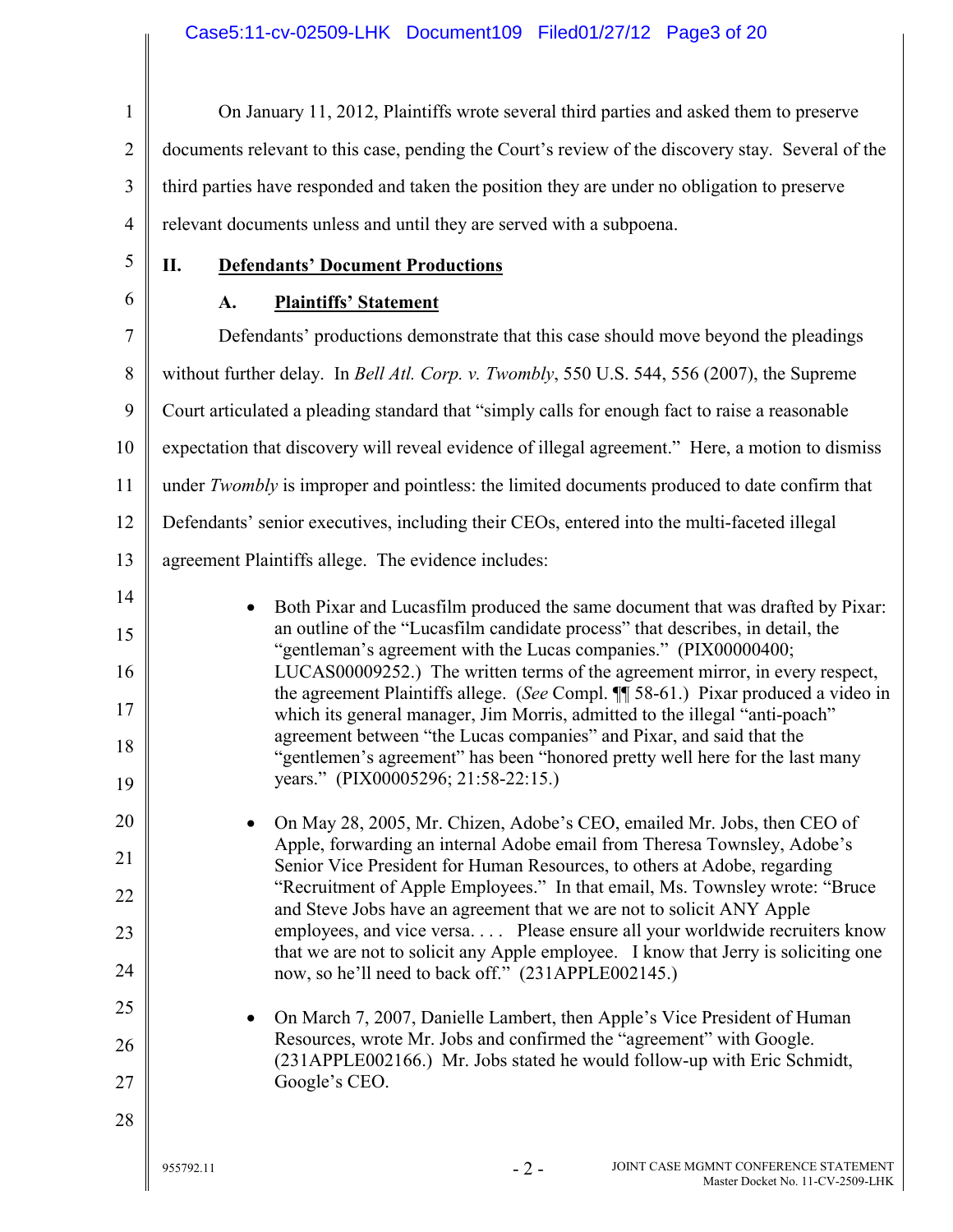|                                                       | Case5:11-cv-02509-LHK Document109 Filed01/27/12 Page4 of 20                                                                                                                                                                                                                                                                                                                                                                                                                                                                                                    |  |  |
|-------------------------------------------------------|----------------------------------------------------------------------------------------------------------------------------------------------------------------------------------------------------------------------------------------------------------------------------------------------------------------------------------------------------------------------------------------------------------------------------------------------------------------------------------------------------------------------------------------------------------------|--|--|
| $\mathbf{1}$<br>$\overline{2}$<br>3<br>$\overline{4}$ | On April 30, 2007, Lori McAdams of Pixar wrote an internal email to others at<br>Pixar regarding the "Apple Gentleman's agreement." Ms. McAdams wrote: "I just<br>got off the phone with Danielle Lambert, and we agreed that effective now, we'll<br>follow a Gentleman's agreement with Apple that is similar to our Lucasfilm<br>agreement." (PIX00003419.)                                                                                                                                                                                                 |  |  |
| 5<br>6<br>7                                           | On August 24, 2007, Ed Colligan, then CEO of Palm, Inc., wrote to Mr. Jobs,<br>refusing Mr. Jobs's request to enter into an illegal agreement with Apple. Mr.<br>Colligan wrote: "Your proposal that we agree that neither company will hire the<br>other's employees, regardless of the individual's desires, is not only wrong, it is<br>likely illegal." (231APPLE002153.)                                                                                                                                                                                  |  |  |
| 8<br>9<br>10<br>11                                    | Intel discussed internally its "global gentleman agreement with google[sic]." (See,<br>e.g., 76526DOC000008; 76526DOC000011.) On September 6, 2007, Paul<br>Otellini, CEO of Intel and a Google board member, wrote: "Let me clarify. We<br>have nothing signed. We have a handshake 'no recruit' between eric [sic] and<br>myself. I would not like this broadly known." (76526DOC000011.)                                                                                                                                                                    |  |  |
| 12<br>13<br>14<br>15                                  | On June 6, 2007, Arnnon Geshuri, Google's director of staffing, emailed Mr.<br>Schmidt, copying others at Google. (GOOG-HIGH TECH-00009764.) Mr.<br>Geshuri wrote that Bill Campbell, Intuit's Chairman of the Board and Apple board<br>member, "requested that Intuit be added fully to the Do Not Call list Please<br>confirm that you are okay with the modification to the policy." Afterward, Google<br>contacted Mr. Campbell for permission before making employment offers to Intuit<br>employees, even if the Intuit employee contacted Google first. |  |  |
| 16                                                    | The evidence further shows that Defendants implemented their agreement throughout                                                                                                                                                                                                                                                                                                                                                                                                                                                                              |  |  |
| 17                                                    | their respective companies, policed them, and punished violations. For example, Mr. Jobs                                                                                                                                                                                                                                                                                                                                                                                                                                                                       |  |  |
| 18                                                    | emailed Mr. Schmidt on March 7, 2007, forwarding an attempt by a Google employee to recruit                                                                                                                                                                                                                                                                                                                                                                                                                                                                    |  |  |
| 19                                                    | an Apple engineer. (GOOG-HIGH TECH-00008476.) Mr. Jobs wrote: "I would be very pleased                                                                                                                                                                                                                                                                                                                                                                                                                                                                         |  |  |
| 20                                                    | if your recruiting department would stop doing this." Mr. Schmidt forwarded Mr. Jobs's email to                                                                                                                                                                                                                                                                                                                                                                                                                                                                |  |  |
| 21                                                    | undisclosed recipients, writing: "I believe we have a policy of no recruiting from Apple and this                                                                                                                                                                                                                                                                                                                                                                                                                                                              |  |  |
| 22                                                    | is a direct inbound request. Can you get this stopped and let me know why this is happening? I                                                                                                                                                                                                                                                                                                                                                                                                                                                                 |  |  |
| 23                                                    | will need to send a response back to Apple quickly so please let me know as soon as you can."                                                                                                                                                                                                                                                                                                                                                                                                                                                                  |  |  |
| 24                                                    | (GOOG-HIGH TECH-00008476.) Mr. Geshuri told Mr. Schmidt that the employee "who                                                                                                                                                                                                                                                                                                                                                                                                                                                                                 |  |  |
| 25                                                    | contacted this Apple employee should not have and will be terminated within the hour." Mr.                                                                                                                                                                                                                                                                                                                                                                                                                                                                     |  |  |
| 26                                                    | Geshuri further wrote: "Please extend my apologies as appropriate to Steve Jobs. This was an                                                                                                                                                                                                                                                                                                                                                                                                                                                                   |  |  |
| 27                                                    | isolated incident and we will be very careful to make sure this does not happen again." Three                                                                                                                                                                                                                                                                                                                                                                                                                                                                  |  |  |
| 28                                                    | days later, Shona Brown, Google's Senior Vice President for Business Operations, replied to Mr.                                                                                                                                                                                                                                                                                                                                                                                                                                                                |  |  |
|                                                       | $-3-$<br>JOINT CASE MGMNT CONFERENCE STATEMENT<br>955792.11<br>Master Docket No. 11-CV-2509-LHK                                                                                                                                                                                                                                                                                                                                                                                                                                                                |  |  |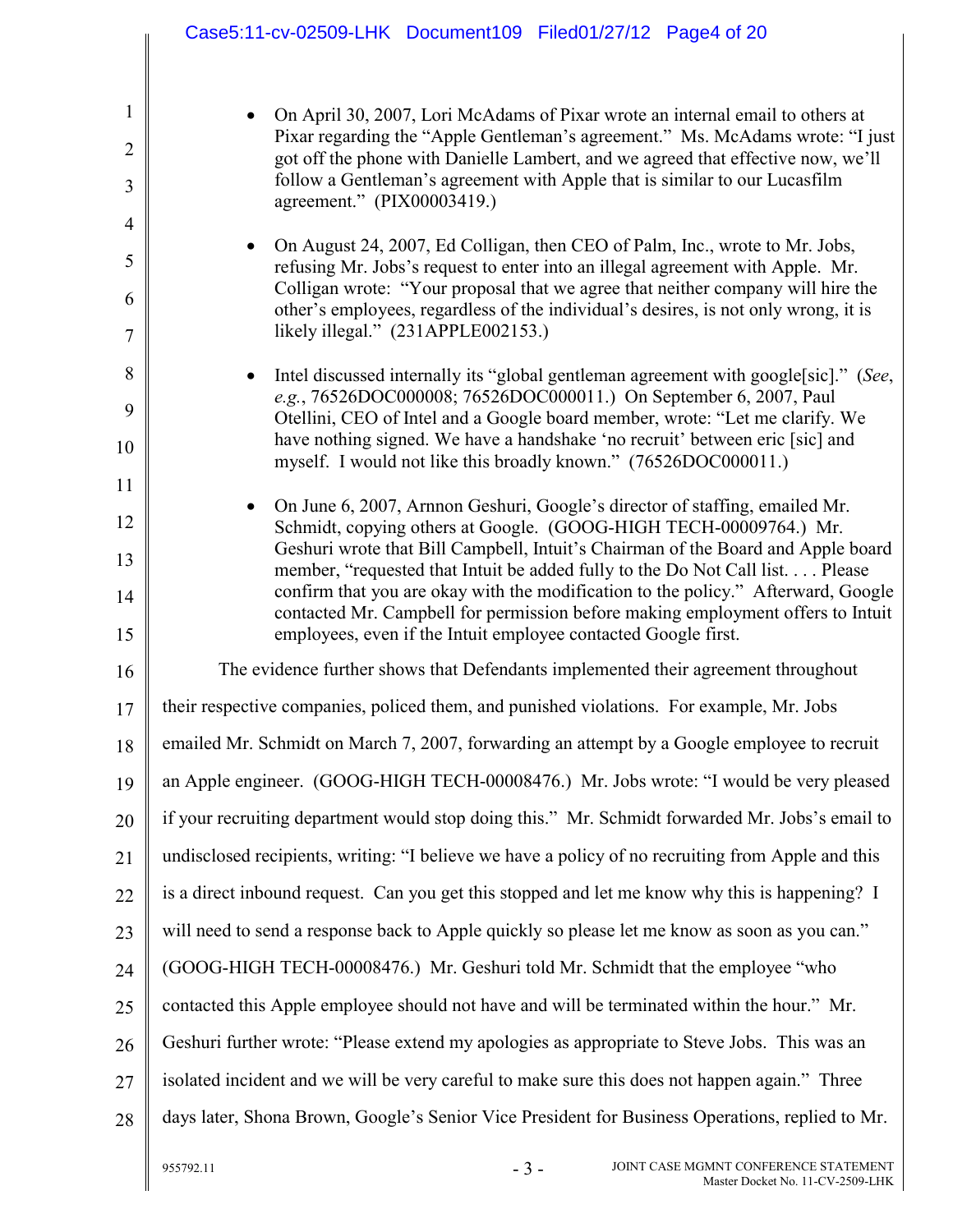Geshuri, writing: "Appropriate response, thank you. Please make a public example of this termination with the group."

3 4 5 6 7 8 9 10 11 12 13 In addition, Defendants often implemented their express agreements so that they operated as de facto "no-hire" or "no-poach" agreements, whereby Defendants did not recruit an employee of another company, even if that employee affirmatively applied for a position. For example, on December 23, 2005, an employee of Apple initiated contact with Pixar, and attempted to apply for a "Mac Tools Programming position." (PIX00003629.) The Pixar employee responded: "Only problem - we can't poach from Apple." Mr. Otellini, CEO of Intel, referred to Intel's illegal agreement with Google as an "unofficial no poaching policy." (76526DOC000007.) The documents also demonstrate that Defendants did not extend an offer to an employee of another Defendant without prior approval from the candidate's current employer, regardless of whether the candidate applied without being solicited first. (*See*, *e.g.*, GOOG-HIGH TECH-00007690; 231APPLE002151; 76576DOC000001.)

14 15 16 17 18 19 20 21 22 23 24 25 26 27 The documents show that the explicit purpose of the agreement was to eliminate competition for talent, suppress employee compensation, and lower wages. For example, Lori McAdams, Pixar's Vice President of Human Resources, wrote in a December 11, 2007 email that Pixar had agreed with Lucasfilm that: "We just won't get into bidding wars" for employees. (PIX00004051.) In an April 17, 2007 email, Sharon Coker, a Lucasfilm employee, wrote: "We have agreed we want to avoid bidding wars," and explained the terms of the illegal agreement between Lucasfilm and Pixar designed to accomplish that objective. (LUCAS00013507.) Other Defendants understood this as well. For example, in a November 5, 2003 email exchange between Shona Brown (Google's Senior Vice President for Business Operations) and Jonathan Rosenberg (Google's Senior Vice President for Product Management), both Ms. Brown and Mr. Rosenberg discussed ways to "never get into bidding wars" for talent by imposing restrictions on recruiting. (GOOG-HIGH TECH-00000001.) Both Mr. Schmidt, Google's CEO, and Mr. Campbell, Intuit's Chairman of the Board and Apple board member, were copied on the exchange.

28

1

2

 $955792.11$  - 4 -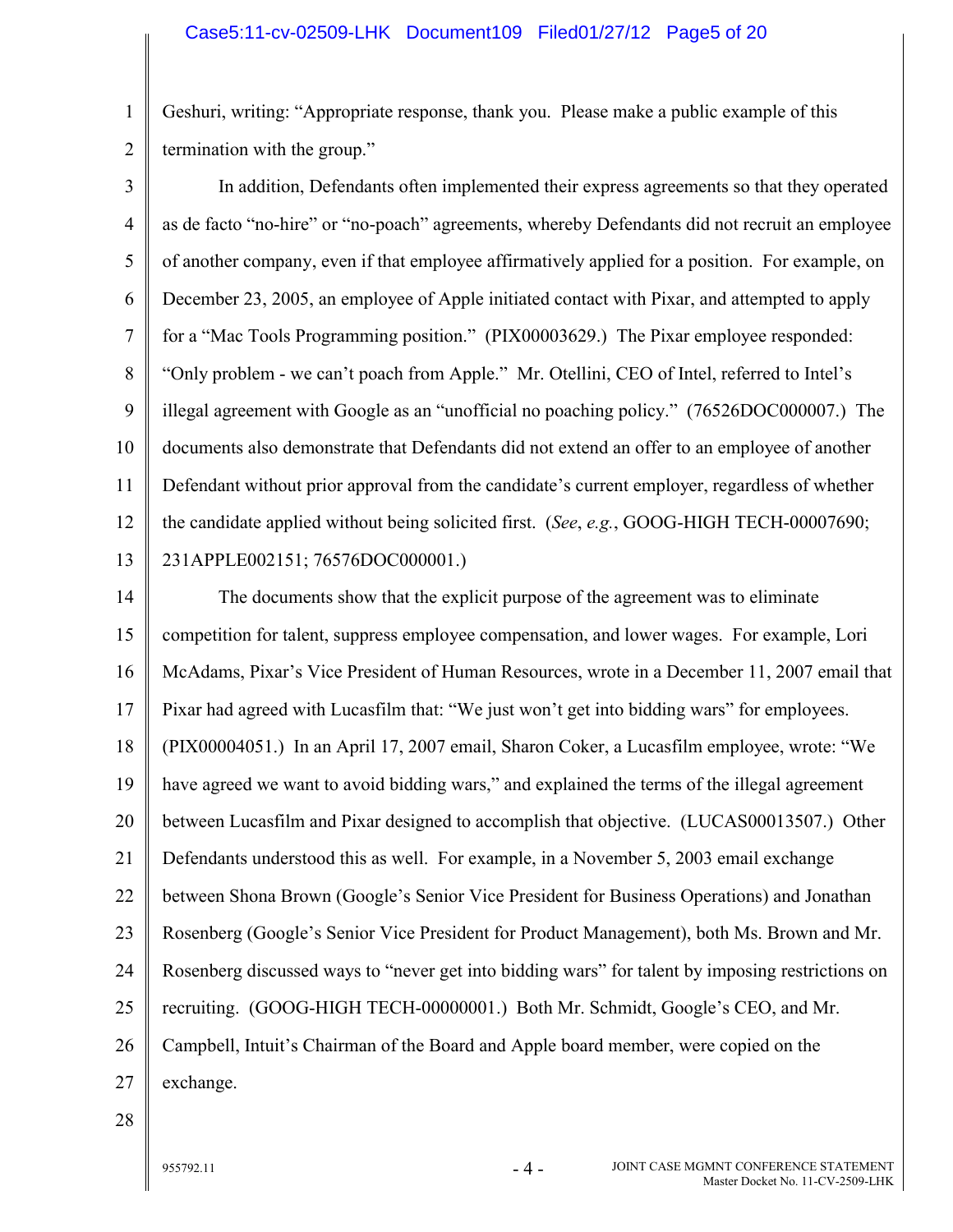| $\mathbf{1}$        | Defendants' productions also include direct evidence that Defendants entered into and                                                                                                                                                              |  |  |  |
|---------------------|----------------------------------------------------------------------------------------------------------------------------------------------------------------------------------------------------------------------------------------------------|--|--|--|
| $\overline{2}$      | continued to participate in the conspiracy knowing that the other Defendants had done so as well.                                                                                                                                                  |  |  |  |
| 3<br>$\overline{4}$ | Defendants assisted each other in forming and policing the agreement. For<br>$\bullet$<br>example, on February 18, 2005 Mr. Campbell, Intuit's Chairman of the Board and                                                                           |  |  |  |
| 5                   | Apple board member, emailed Mr. Jobs regarding a conversation Mr. Campbell<br>had with Mr. Schmidt, Google's CEO. "I am heading out of town and wanted                                                                                             |  |  |  |
| 6                   | to give you the latest of what I heard from Google after talking to Eric Schmidt.[]<br>Eric told me he got directly involved and firmly stopped all efforts to recruit                                                                             |  |  |  |
| 7                   | anyone from Apple." (231APPLE002140.)                                                                                                                                                                                                              |  |  |  |
| 8                   | Defendants entered into additional and identical writings confirming their<br>$\bullet$<br>understanding and mutual agreement. A heavily-redacted Intel document                                                                                   |  |  |  |
| 9<br>10             | describes the following "verbal" agreement with Pixar: "We cannot recruit<br>(including calling up, emailing or enticing in any way) current Pixar employees to                                                                                    |  |  |  |
| 11                  | come to work for Intel. If a Pixar employee applies to Intel without being<br>recruited by Intel, contact Pat Gelsinger [an Intel Senior Vice President] and<br>explain to him a Pixar employee (provide the candidates [sic] name) has applied to |  |  |  |
| 12                  | Intel without being recruited and he will he will [sic] contact the CEO of Pixar for<br>approval to hire." (76576DOC000001.)                                                                                                                       |  |  |  |
| 13                  |                                                                                                                                                                                                                                                    |  |  |  |
| 14                  | Defendants referred to their conspiracy using the same term: "gentleman's<br>agreements," and confirmed their common understanding and commitment to a                                                                                             |  |  |  |
| 15<br>16            | common purpose. For instance, Ms. McAdams of Pixar wrote that she "got off the<br>phone with Danielle Lambert [Apple's Vice President of Human Resources], and<br>we agreed that effective now, we'll follow a Gentleman's agreement with Apple    |  |  |  |
| 17                  | that is similar to our Lucasfilm agreement." (PIX00003419. See also Intel's<br>"global gentleman agreement with google [sic]": 76526DOC000008;                                                                                                     |  |  |  |
| 18                  | 76526DOC000011.)                                                                                                                                                                                                                                   |  |  |  |
| 19                  | All of the documents memorializing the agreements evidence the common<br>understanding and commitment to a common purpose. Each contains the identical                                                                                             |  |  |  |
| 20                  | provision: a ban on recruiting employees, and had the same (unlimited) scope: all<br>employees worldwide, with no time limitation.                                                                                                                 |  |  |  |
| 21                  |                                                                                                                                                                                                                                                    |  |  |  |
| 22                  | That Defendants' senior executives communicated directly and regularly regarding<br>their illegal agreements provides strong evidence that the companies knew about                                                                                |  |  |  |
| 23                  | the other express agreements, patterned their own agreements off of them, and                                                                                                                                                                      |  |  |  |
| 24                  | operated them concurrently with the others to accomplish the same objective:<br>eliminate competition for talent and suppress compensation. Further, the senior                                                                                    |  |  |  |
| 25                  | executives who entered into the illegal agreements often sat on each other's<br>boards: Mr. Schmidt of Google sat on Apple's board and entered into the illegal                                                                                    |  |  |  |
| 26                  | Google / Apple agreement; Mr. Campbell of Intuit sat on Google's board and                                                                                                                                                                         |  |  |  |
| 27                  | assisted Mr. Jobs in Apple's illegal agreement with Google; and Mr. Otellini of<br>Intel sat (and continues to sit) on Google's board and entered into the illegal                                                                                 |  |  |  |
| 28                  | Google / Intel agreement.                                                                                                                                                                                                                          |  |  |  |
|                     |                                                                                                                                                                                                                                                    |  |  |  |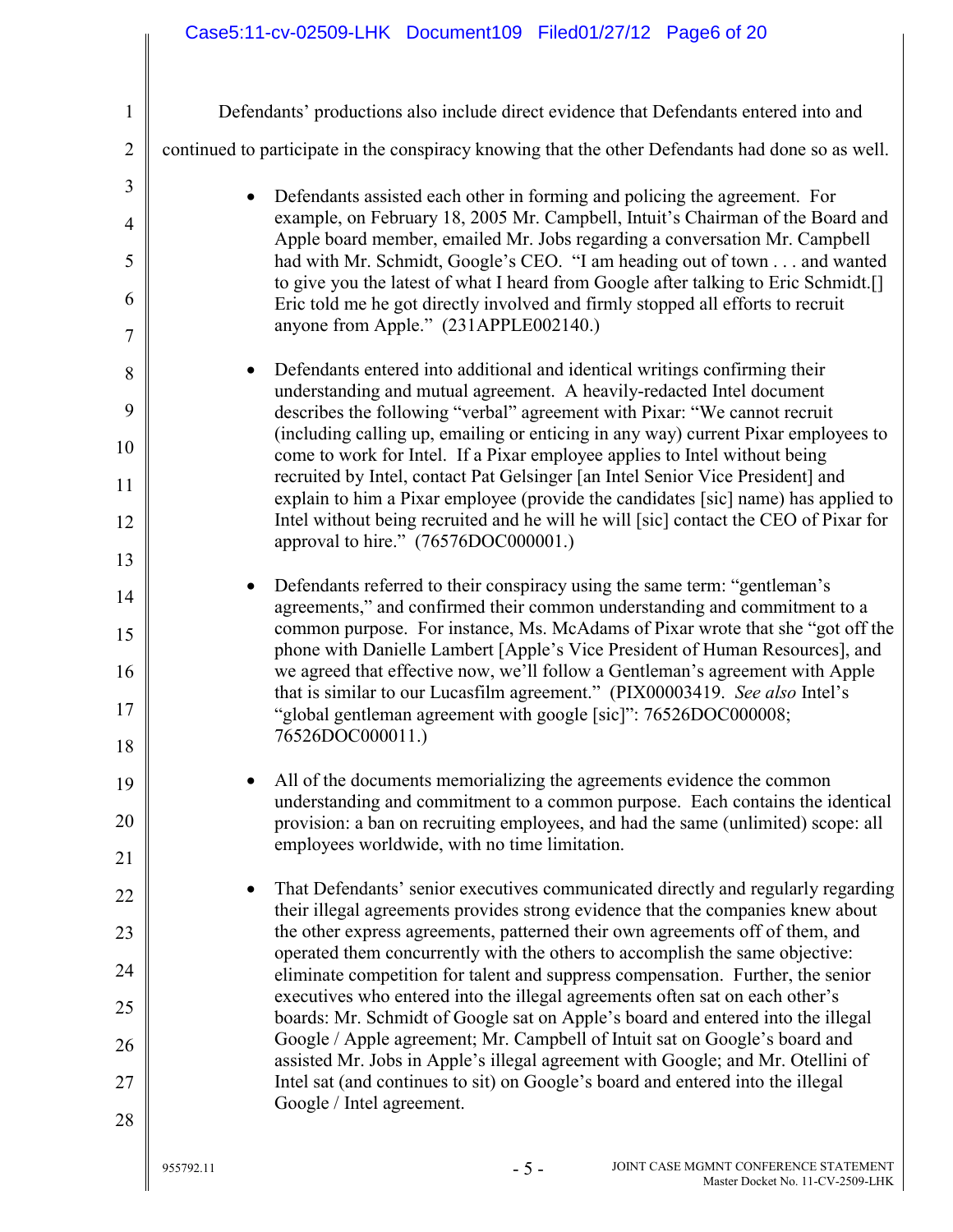#### Case5:11-cv-02509-LHK Document109 Filed01/27/12 Page7 of 20

Further, the documents demonstrate that, while each of the Defendants joined the conspiracy, some at different times, none withdrew from it.

3 4 5 6 7 8 In light of these documents, Plaintiffs asked Defendants to withdraw their Joint Motion and stipulate to lifting the stay of discovery. Defendants refused. Defendants' motions to dismiss have wasted the time and resources of the parties and the Court, and have delayed the progress of this litigation. The Court should deny Defendants' motions, lift the discovery stay, and permit Plaintiffs "to secure the just, speedy, and inexpensive determination" of this action. Fed. R. Civ. P. 1.

9

1

2

# **B. Defendants' Response**

10 11 12 13 14 15 16 17 Plaintiffs' attempt to use this CMC statement as a supplemental opposition to the motion to dismiss is both objectionable and meritless. This Court's Local Rules provide that subsequent CMC statements should report on the progress of the case; those Rules do not authorize using a CMC statement to reargue a motion. If plaintiffs could cure the defects in their complaint (which they cannot), an amended complaint would have been the proper vehicle. No rule of procedure permits a plaintiff to avoid dismissal based on purported evidence the plaintiff has declined to set forth in a proper pleading. Because plaintiffs' statement is improper, the Court should disregard it.

18 19 20 21 22 23 24 25 26 27 But in the event that plaintiffs' statement is considered, defendants respond briefly. Stripped of plaintiffs' mischaracterization and read in context, the cited documents only confirm that the complaint should be dismissed for the reasons stated in defendants' motion to dismiss. After having obtained all the documents produced to the Department of Justice, plaintiffs cannot identify any evidence showing an overarching conspiracy as alleged in the complaint. After reviewing these same documents, the DOJ declined to allege any overarching conspiracy . While plaintiffs distort and misconstrue the documents, the most that can be said of those documents is that they refer to bilateral business arrangements, conceived at different times in the individualized context of each company's unique collaborations and corporate relationships. The alleged bilateral arrangements provide no support for the overall conspiracy that

28

plaintiffs have alleged in order to name the defendants in a class action. As defendants have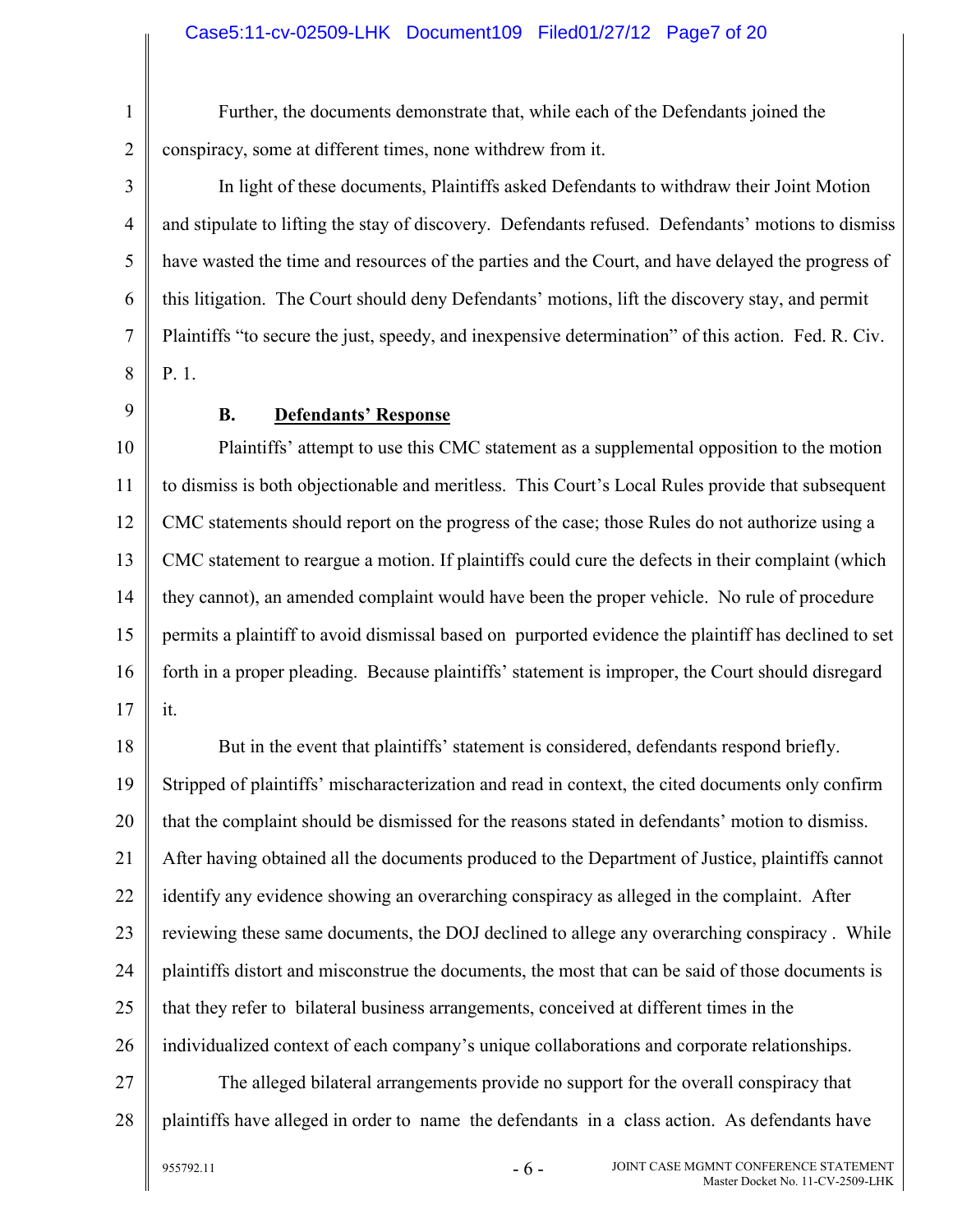#### Case5:11-cv-02509-LHK Document109 Filed01/27/12 Page8 of 20

1 2 3 4 5 6 7 8 9 10 11 demonstrated (Doc. 79, pp. 10-16; Doc.97, pp. 4-9), to allege an overarching conspiracy, plaintiffs must do more than simply point to separate bilateral relationships among different companies. But, just like plaintiffs' complaint itself, the documents plaintiffs now cite show *at most* only the alleged separate business arrangements. Plaintiffs cite no evidence that the alleged agreement, for example, between Pixar and Lucasfilm (which began as the same company and closely collaborated on numerous projects) had anything to do with a purported business arrangement between Apple and Adobe or the alleged arrangement two years later between Google and Intel, each of which had their own separate (and pro-competitive) collaborations/joint ventures. The unique circumstances and timing of the various alleged relationships belie any such connection. And plaintiffs cannot avoid the absence of any connection by using the collective term "defendants" as they regularly do.

12 13 14 15 16 17 18 19 20 21 Trying to manufacture a connection, plaintiffs assert that defendants entered "identical writings" confirming their "mutual agreement." But they do not cite any "identical writings" or any other evidence of any such agreement. Instead, they rely on an internal Intel document describing only the manner in which Intel would handle making employment offers to Pixar employees. Plaintiffs offer no evidence that this arrangement was the same as the alleged arrangements between other companies, or that any other company was even aware of Intel's policy. Indeed, plaintiffs' description of the documents reveal that the alleged arrangements were far from identical. Plaintiffs describe some arrangements as prohibiting any hiring at all, while others allegedly only restricted solicitation and still others allegedly permitted hiring only after the employee's current employer was notified.

22 23 24 25 26 27 28 Likewise unfounded is plaintiffs' assertion that "senior executives communicated directly and regularly regarding their illegal agreements." The only communications cited by plaintiffs are bilateral communications between specific companies. Plaintiffs refer to documents reflecting that some executives (such as Steve Jobs or Bill Campbell) had board member or similar roles at other companies. But as defendants showed in their motion to dismiss (Doc. 79, pp. 11-12, Doc. 97, pp. 6-7), those relationships are legitimate and pro-competitive, and provide no basis for inferring an illegal conspiracy.

 $955792.11$  -  $7$  -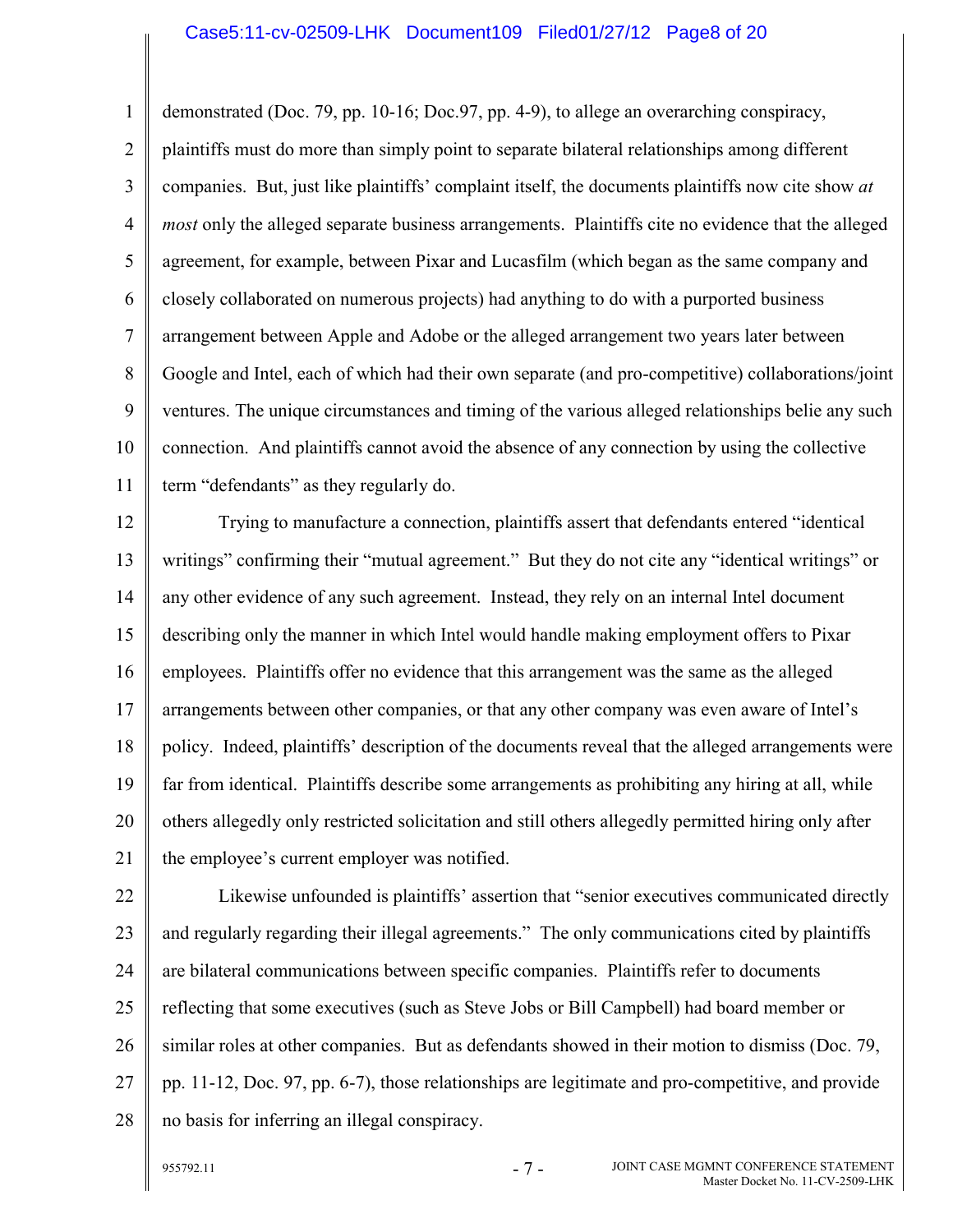# Case5:11-cv-02509-LHK Document109 Filed01/27/12 Page9 of 20

| $\mathbf{1}$   | In short, plaintiffs' latest, unauthorized submission cannot save their complaint. Even                                                                              |  |  |
|----------------|----------------------------------------------------------------------------------------------------------------------------------------------------------------------|--|--|
| $\overline{2}$ | with discovery of the core relevant documents, plaintiffs do not offer any evidence of the                                                                           |  |  |
| 3              | overarching conspiracy on which their complaint depends. Instead, they merely repeat the same                                                                        |  |  |
| $\overline{4}$ | unsupported and conclusory assertions that are insufficient under <i>Twombly</i> . Their complaint                                                                   |  |  |
| 5              | should be dismissed.                                                                                                                                                 |  |  |
| 6              | Contrary to plaintiffs' assertion, the documents they cite do not warrant changing the                                                                               |  |  |
| 7              | partial stay of discovery entered on October 26, 2011. The partial stay should continue at least                                                                     |  |  |
| 8              | until the Court decides the motion to dismiss, which if granted will preclude the case from going                                                                    |  |  |
| 9              | forward on the existing complaint. The issue should then be revisited in light of what, if anything,                                                                 |  |  |
| 10             | is left of the case at that time.                                                                                                                                    |  |  |
| 11             | Ш.<br><b>Document Production Issues</b>                                                                                                                              |  |  |
| 12             | <b>Plaintiffs' Statement</b><br>A.                                                                                                                                   |  |  |
| 13             | 1.<br><b>Improper Confidentiality Designations</b>                                                                                                                   |  |  |
| 14             | Defendants improperly designated many documents they produced as confidential or                                                                                     |  |  |
| 15             | highly confidential. For example, nearly every document described above was originally so                                                                            |  |  |
| 16             | designated. These confidentiality designations are prohibited under multiple portions of the                                                                         |  |  |
| 17             | Stipulated Proposed Protective Order. (Dkt. No. 95; [1] 2.2, 2.3, 5.1, 5.2, and 5.3.) Plaintiffs have                                                                |  |  |
| 18             | challenged these improper designations and are meeting and conferring with Defendants,                                                                               |  |  |
| 19             | pursuant to Paragraph 6 of the Stipulated Proposed Protective Order. Defendants' apparent                                                                            |  |  |
| 20             | "mass" and "indiscriminate" (id. 15.3) designations have improperly shifted the burden of                                                                            |  |  |
| 21             | addressing confidentiality designations to Plaintiffs.                                                                                                               |  |  |
| 22             | 2.<br><b>Defendants' Productions Were Limited</b>                                                                                                                    |  |  |
| 23             | Defendants produced documents they had previously produced to the DOJ. Certain                                                                                       |  |  |
| 24             | Defendants refused to confirm whether additional documents exist that are responsive to                                                                              |  |  |
| 25             | Plaintiffs' Document Requests Nos. 1-7.                                                                                                                              |  |  |
| 26             |                                                                                                                                                                      |  |  |
| 27             |                                                                                                                                                                      |  |  |
| 28             | $\frac{1}{1}$ Defendants expressly limited their disclosures to Plaintiffs at individual Rule 26(f) conferences<br>on the basis that the Court has stayed discovery. |  |  |
|                | $-8-$<br>955792.11<br>JOINT CASE MGMNT CONFERENCE STATEMENT<br>Master Docket No. 11-CV-2509-LHK                                                                      |  |  |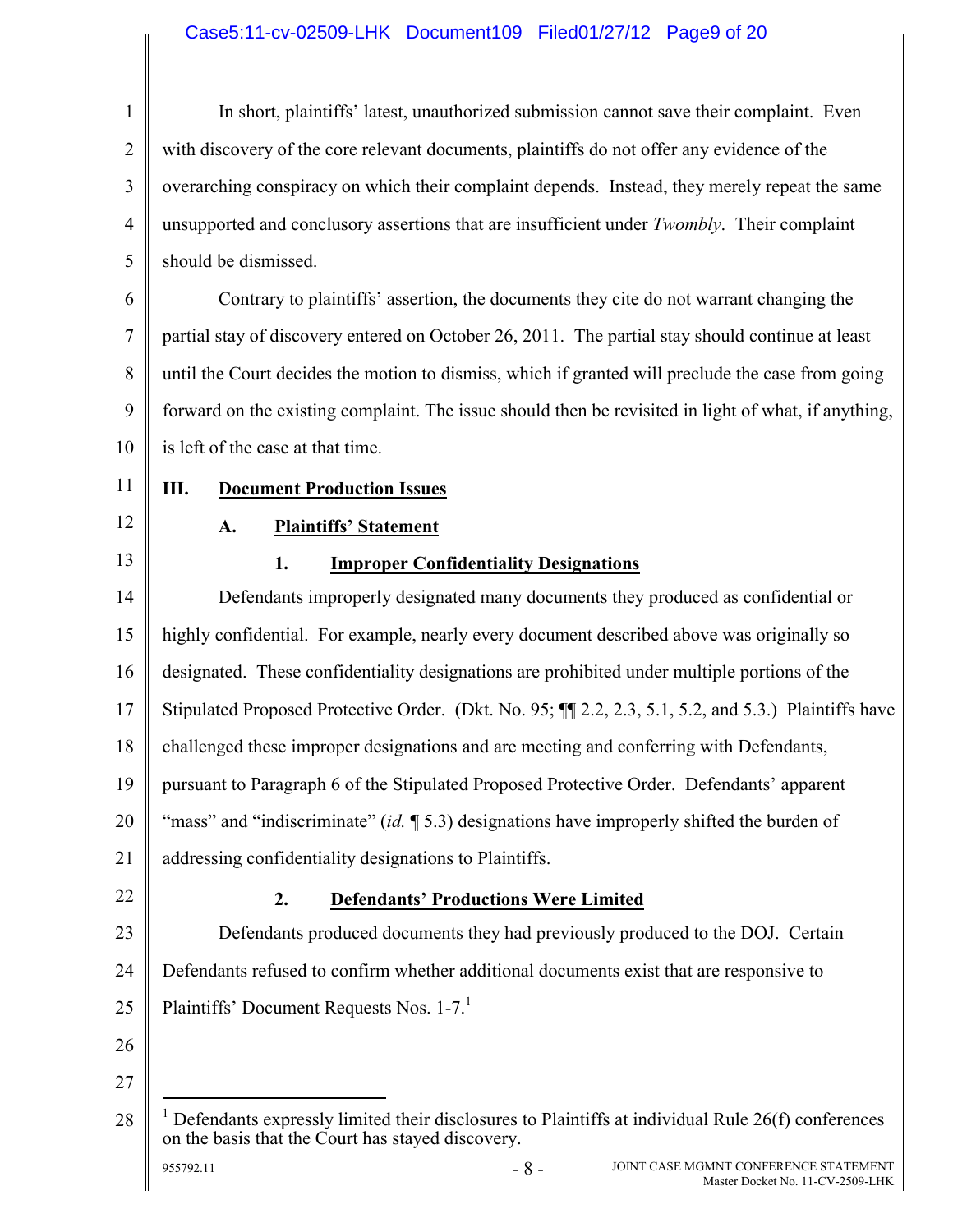1

# **3. Google's Production of Emails**

2 3 4 5 6 7 8 9 10 11 12 Google confirmed that certain documents it produced are drafts of emails that Google's email system auto-saved before transmission of the final email. It does not appear possible to determine, from the face of these documents, whether a particular email was a draft that was not sent, or a final version that was sent. It appears Google maintains information in its systems without distinguishing sent emails from unsent emails. Plaintiffs have requested confirmation of which emails it produced were in fact sent, and which were drafts that were not sent. Google has yet to respond. In addition, Google insisted that, in future productions, it be allowed to withhold drafts of responsive emails it has preserved and that are otherwise responsive. Google seeks to only produce final sent versions of emails. Plaintiffs have rejected this request, and seek production of both drafts and sent emails, and identification of which emails were drafts and which were in fact sent.

13

### **B. Defendants' Response**

14 15 16 17 18 19 20 21 Defendants disagree with Plaintiffs' characterization of the document production. Defendants did not indiscriminately designate documents as confidential. They designated on a document-by-document basis. Defendants have been working with Plaintiffs over their challenges to designations on several documents and certain categories of documents. To date, Defendants have agreed to withdraw certain designations and are still working through the remaining documents. If the parties are unable to resolve the appropriate designation, Defendants intend to seek relief from Magistrate Judge Lloyd pursuant to the procedure set forth in the Protective Order.

22 23 24 25 26 27 28 In addition, Defendants have produced all documents that they produced to the DOJ that were also responsive to Plaintiffs' Requests Nos. 1-7, as this Court ordered. (Doc. 88 ("[F]rom the documents Defendants produced to the United States Department of Justice in connection with United States v. Adobe Systems, Inc. and/or United States v. Lucasfilm Ltd, Defendants shall respond to and produce relevant, non-privileged documents responsive to Document Request Nos. 1-7…."). Plaintiffs have not moved to compel, and no basis exists for any such motion.

 $955792.11$  - 9 -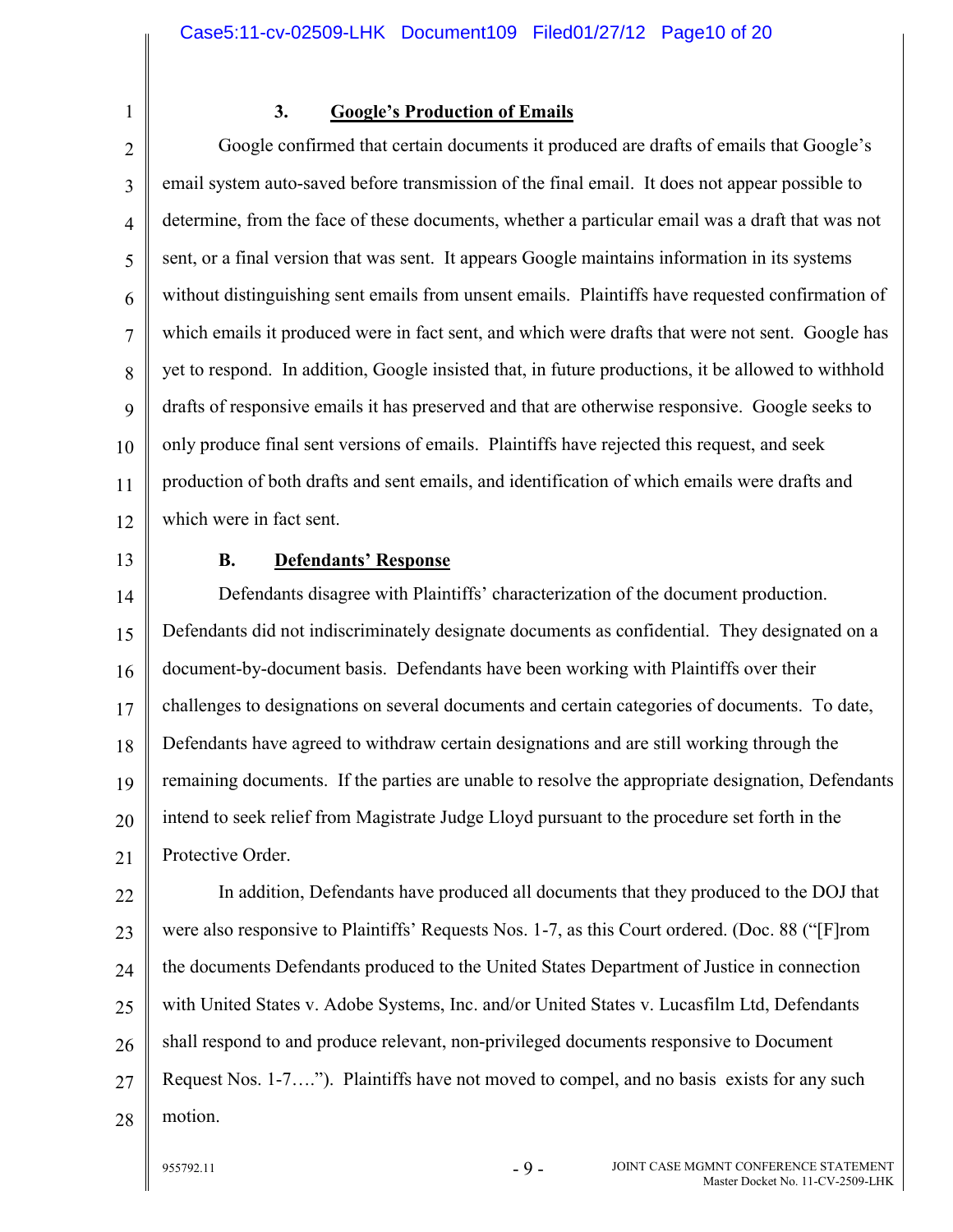#### Case5:11-cv-02509-LHK Document109 Filed01/27/12 Page11 of 20

1 2 3 4 Defendants have not refused to say whether additional documents exist that are responsive to requests 1-7 but that were not ordered to be produced. As several Defendants explained to Plaintiffs, Defendants have not searched their files to determine one way or the other whether any such documents exist.

5 6 7 8 9 10 11 12 Google disagrees with Plaintiffs' characterization of its email production or of the parties' meet and confer discussions. Most importantly, the emails produced by Google here are those that were produced to the Department of Justice, in compliance with the Court's Order. Thus, Plaintiffs' suggestion that Google's production was somehow deficient is meritless. Moreover, Google indicated to Plaintiffs that a discussion regarding the current production should be part of the broader discussion regarding Defendants' proposed ESI protocol, which Defendants recently sent to Plaintiffs. As the parties are in the midst of meeting and conferring regarding the details of the ESI protocol, Plaintiffs' complaint is premature and unnecessary at this time.

13

# **IV. Settlement And ADR Progress**

14 15 Plaintiffs provided Defendants with a settlement demand. Defendants have not responded. The parties remain of the view that ADR would be premature at this time.

16

#### **V. Lucasfilm's Separate Statement**

17 18 19 20 21 22 23 24 25 26 Because it is central both to case management and the merits of this litigation, Lucasfilm Ltd. ("Lucasfilm") wants to emphasize that plaintiffs' allegations against Lucasfilm relate only to a single, alleged, bilateral agreement between Lucasfilm and one other party to the case—Pixar. Plaintiffs have alleged no facts suggesting Lucasfilm had any agreement of any kind with any of the other defendants, and no such facts exist. The Court should grant defendants' pending motion to dismiss, both as to the purported overarching conspiracy and as to the insufficiently alleged bilateral agreements. But to the extent the Court concludes that plaintiffs' allegations of a bilateral agreement between Lucasfilm and Pixar state a claim, and this case proceeds against Lucasfilm, up to and including trial, it should be decided independently of issues concerning the other alleged bilateral agreements among other named defendants.

27 28 Moreover, even with respect to Lucasfilm's relationship with Pixar, there is no basis for finding any violation of the antitrust laws or any antitrust injury to the putative class.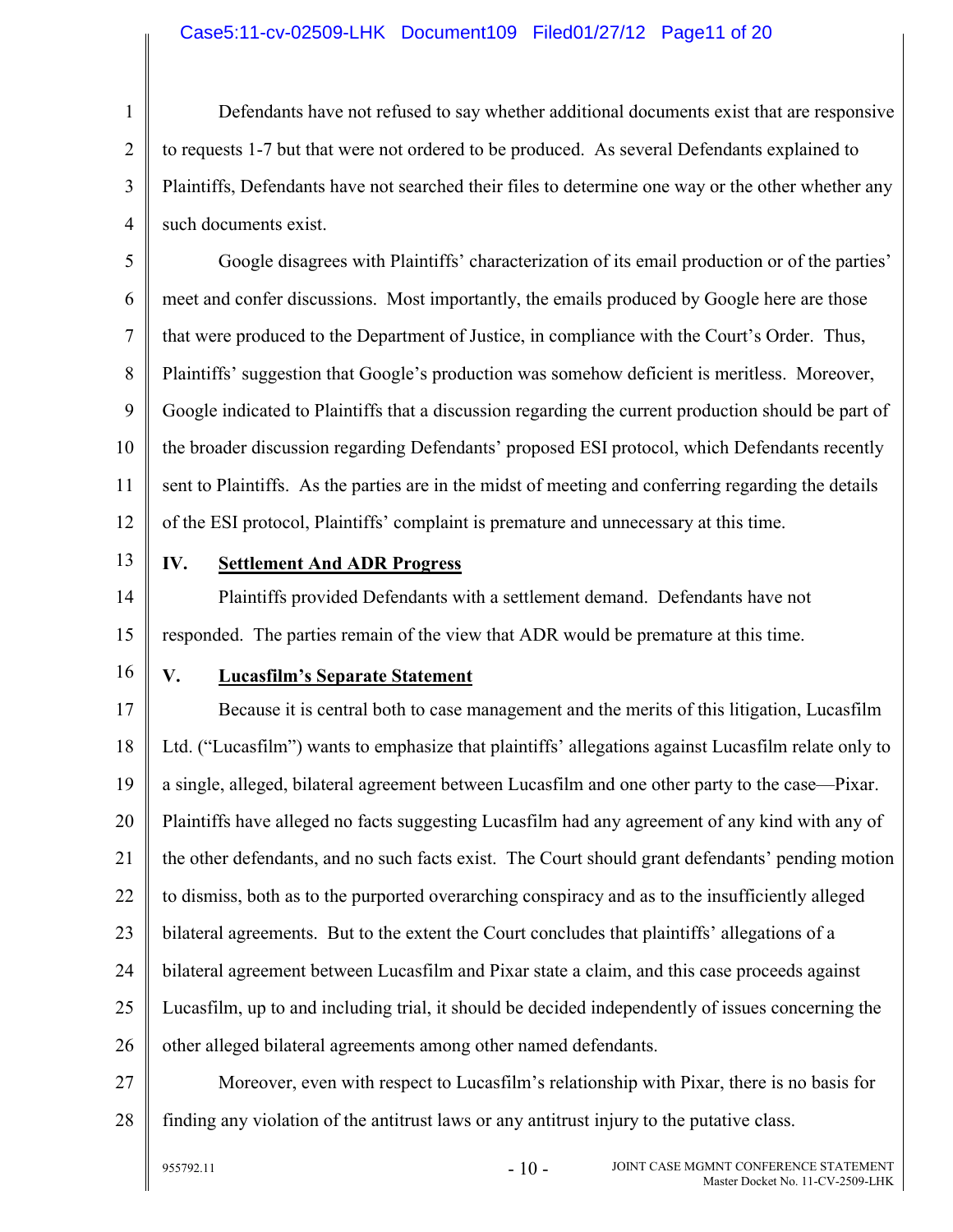1

# **1. Lucasfilm Ltd.**

2 3 4 5 6 7 Lucasfilm is a privately-held entertainment company that produces movies and television programs, video games, and other creative content. Lucasfilm also creates cutting-edge visual and sound effects as a service provider to other studios, including Pixar, who produce full-length feature films. Lucasfilm's contribution to these projects is never more than one piece of a larger and complicated puzzle. All of Lucasfilm's projects require ongoing collaboration with artists and engineers who work for other companies and in a variety of creative and technical areas.

8 9 10 11 12 13 14 15 16 17 18 19 Lucasfilm is differently situated from large, publicly-traded companies such as Google, Apple, Adobe, Intel, and Intuit, which sell hardware, software, and/or Web-based advertising. Lucasfilm does not compete in the markets served by these businesses, and, indeed, has limited or no business relationships with these defendants. Certainly Lucasfilm has never entered into any agreements regarding the recruiting of employees with those defendants. If any of those other defendants had any employment-related agreements with another defendant (or with any other company), Lucasfilm has no knowledge of such agreements. As a result, it would be both legally unsupportable and equitably unfair to hold Lucasfilm jointly and severally liable for alleged damages flowing from any purported agreement in which it was not involved. (Notably, even the Department of Justice ("DOJ"), in obtaining consent decrees from Lucasfilm and the other defendants, never contended that any of the defendants participated in an overarching conspiracy involving all the defendants, as plaintiffs now allege.)

20

### **2. Lucasfilm's long-standing relationship with Pixar**

21 22 23 24  $25$ 26 27 28 Although plaintiffs have lumped Lucasfilm with a variety of large companies with which Lucasfilm has no relationship, their only specific allegations against Lucasfilm concern a single, bilateral agreement between Lucasfilm and Pixar. *See* Consolidated Amended Complaint ("CAC")  $\P$  56-71 [Dkt. #65]. In its investigation of Lucasfilm, DOJ asserted this arrangement violated antitrust law. Lucasfilm chose to settle the DOJ proceeding, but made no admission of liability. Although Lucasfilm has fully abided by the terms of the consent decree, it does not concede that its former relationship with Pixar violated any law. Indeed, even in its consent decree with Lucasfilm, DOJ recognized certain categories of conduct as legitimate under the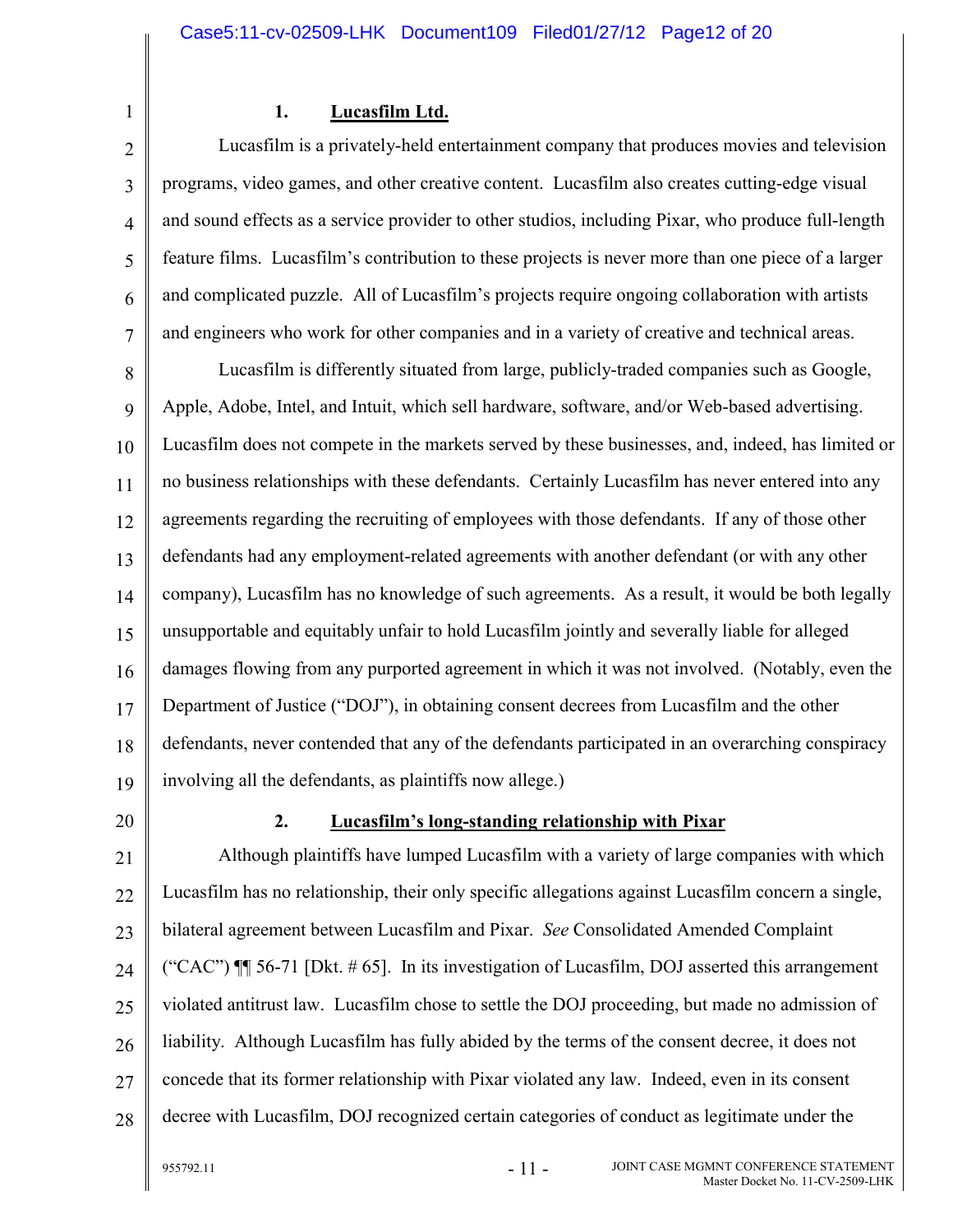antitrust laws. *See United States v. Lucasfilm, Ltd.*, No. 1:10:-CV-02220-RBW (May 9, 2011)

2

1

3 4 5 6 7 8 9 10 11 12 13 14 15 16 17 18 ("Decree") [Dkt. # 6]. Lucasfilm's former relationship with Pixar fell within those categories. Lucasfilm's close relationship with Pixar dates back to 1986, when Lucasfilm spun off its fledgling computer-graphics division into a new, independent company that became Pixar. The 40 Lucasfilm employees within that division, ranging from executives to engineers, joined the new sister company, which remained located on the Lucasfilm campus for several years afterward. Since its founding, Pixar has pursued a fundamentally different business model from Lucasfilm. Pixar's business initially centered on hardware used to create computer-generated graphics; later, Pixar shifted focus to the production of the stylized, animated feature films for which it is known today. Lucasfilm, by contrast, is organized into several largely independent divisions: (1) Lucasfilm itself, which produces live-action feature films and television; (2) Industrial Light & Magic ("ILM"), which provides photo-realistic visual effects for live-action films and television; (3) Skywalker Sound, which provides sound engineering and effects; (4) LucasArts, which designs and publishes video games; and (5) Lucasfilm Animation, which produces television animation. Each of the Lucasfilm companies operates in a distinct market from Pixar, and, unsurprisingly, in most instances focused its lateral recruiting on companies more closely aligned with its distinct market segment (i.e., other live action film, visual effects, sound effects, video game, and television animation companies).

19 20 21 22 23 24 25 26 27 Lucasfilm and Pixar have worked closely together on projects involving Pixar's industryleading RenderMan digital effects software and Lucasfilm's sound services work for Pixar. As part of the sale of Pixar, Lucasfilm obtained a non-exclusive, perpetual, royalty-free license to Pixar technology developed while the company was part of Lucasfilm—most importantly the RenderMan software. Since then, Pixar has used RenderMan to create its animated features, while ILM uses RenderMan to create its visual effects for live-action features. ILM is one of a small number of vendors to whom Pixar has given access, and the right to make revisions, to the RenderMan source code. ILM's ability to update the RenderMan source code for its visual effects work has proved crucial to ILM's ability to deliver industry-leading visual-effects work

28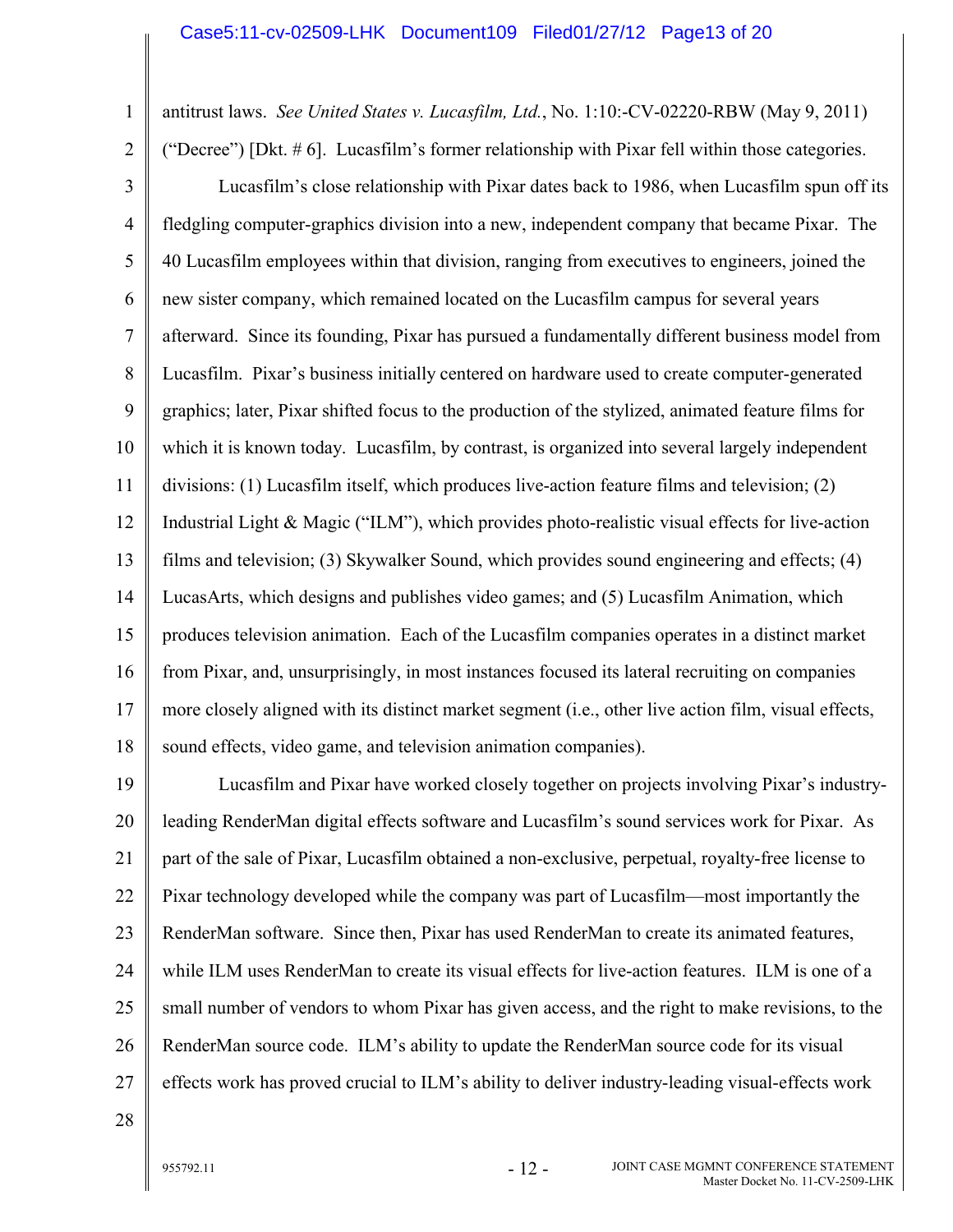# Case5:11-cv-02509-LHK Document109 Filed01/27/12 Page14 of 20

| 1              | for its clients. This pro-competitive result would not have been possible without the full                                               |  |  |
|----------------|------------------------------------------------------------------------------------------------------------------------------------------|--|--|
| $\overline{2}$ | commitment of and long-term institutional input from both Pixar and Lucasfilm.                                                           |  |  |
| 3              | Lucasfilm's Skywalker Sound division has also served as a sound design vendor for Pixar                                                  |  |  |
| $\overline{4}$ | for over 25 years, creating the soundtrack for every feature film Pixar has made, including award-                                       |  |  |
| 5              | winning, international hit movies like Finding Nemo, Toy Story, and The Incredibles. This long-                                          |  |  |
| 6              | term collaboration has been commercially successful for both parties, recognized by numerous                                             |  |  |
| 7              | Academy Awards and yet more nominations. As Pixar's production schedule has accelerated                                                  |  |  |
| 8              | from releasing a feature film every two to three years to releasing a feature film every year, the                                       |  |  |
| 9              | working history, mutual trust, and creative experience involved in the longstanding Pixar-                                               |  |  |
| 10             | Lucasfilm relationship has grown in importance to both companies.                                                                        |  |  |
| 11             | 3.<br>Collaborative arrangements, such as the Lucasfilm-Pixar relationship,<br>are permissible, and even encouraged, under antitrust law |  |  |
| 12             |                                                                                                                                          |  |  |
| 13             | These are exactly the sorts of long-term, ongoing collaborative relationships that antitrust                                             |  |  |
| 14             | law recognizes as justifying reasonable, ancillary restraints on trade that offer pro-competitive                                        |  |  |
| 15             | benefits, such as greater output and productivity. See discussion of case law at pp. 11-12 of                                            |  |  |
| 16             | Defendants' Reply in Support of Their Motion to Dismiss. Two companies who work together as                                              |  |  |
| 17             | regularly and intimately, and on crucial projects, as Lucasfilm and Pixar do, could reasonably                                           |  |  |
| 18             | conclude that poaching one another's star employees would severely hamper the productive,                                                |  |  |
| 19             | collaborative relationship between them. In the course of their collaborations, both companies'                                          |  |  |
| 20             | managers form opinions about the qualifications of employees at the other company. But if the                                            |  |  |
| 21             | companies were to actively raid one another's best employees during the pendency of                                                      |  |  |
| 22             | collaborations, it could risk destabilizing production teams, thereby threatening missed deadlines                                       |  |  |
| 23             | and disruption of the high-quality output their clients and the market demands.                                                          |  |  |
| 24             | Indeed, although DOJ contended—but never proved—that the alleged Lucasfilm-Pixar                                                         |  |  |
| 25             | agreement violated antitrust law, Lucasfilm will prove in this case that its arrangement with Pixar                                      |  |  |
| 26             | was implemented in furtherance of the kind of collaborative work and vendor relationships                                                |  |  |
| 27             | permitted by antitrust law and recognized by the DOJ. See United States v. Lucasfilm, Ltd., No.                                          |  |  |
| 28             | 1:10:-CV-02220-RBW (May 9, 2011) ("DOJ Decree") [Dkt. $\#$ 6]. The consent decree prohibited                                             |  |  |
|                | $-13-$<br>JOINT CASE MGMNT CONFERENCE STATEMENT<br>955792.11<br>Master Docket No. 11-CV-2509-LHK                                         |  |  |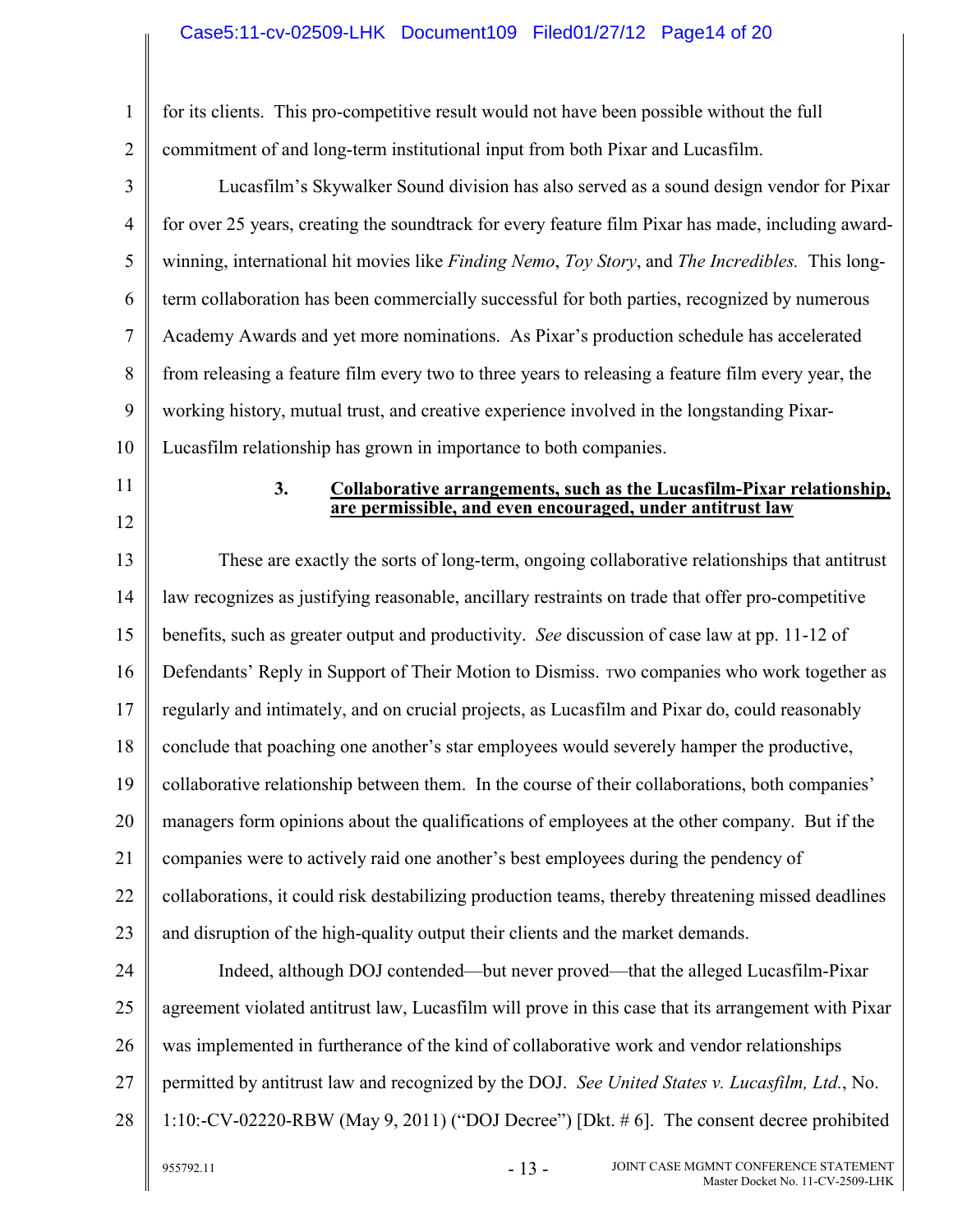1 2 3 4 5 6 7 8 9 10 11 Lucasfilm from entering into or enforcing agreements precluding solicitation, cold calling, recruitment or other competition for employees. *Id.* at 4. Lucasfilm agreed to this provision and has abided by it. But the DOJ Decree also recognized five broad categories of exceptions for specific types of agreements that are concededly legitimate under antitrust law. Specifically, the consent decree expressly recognized the legality of non-solicitation agreements that were "reasonably necessary for contracts with consultants or recipients of consulting services, auditors, outsourcing vendors, recruiting agencies or providers of temporary workers or contract employees" or "reasonably necessary for … the function of a legitimate collaboration agreement, such as joint development, technology integration, joint ventures, joint projects (including teaming agreements), and the shared use of facilities." *Id.* at 5. Thus, even under the DOJ's own logic, the conduct described in the consent decree should not violate the Sherman Act.

12

13

**4. Lucasfilm's long-standing relationship with Pixar could not have caused antitrust injury or damages to the putative class.**

14 15 16 17 18 19 20 21 22 23 24 25 Not only was Lucasfilm's arrangement with Pixar legal and pro-competitive, plaintiffs will not be able to prove that the relationship caused any antitrust injury or damages to members of the putative class, much less on a class-wide basis using common proof. In most cases, employees could not have been harmed, either (in the case of a specialized Lucasfilm sound engineer) because they would not have been qualified to move from one company to the other or (in the case of an administrative assistant) because their relevant labor market included thousands of potential employers beyond Lucasfilm and Pixar. Even with respect to the much smaller set of employees that could have been affected by the alleged restriction on recruiting, the evidence will show that employees routinely moved between the two companies in pursuit of new opportunities following completion of time-sensitive collaborative projects. In other words, any practical effect was limited to the *timing* of employee recruitment, for reasons that are wholly justified under antitrust law.

26 27 28 *First,* as discussed above, Lucasfilm and Pixar are very different companies that operate in distinct markets and provide different output. They require divergent skill sets from their engineers. Pixar makes animated feature films, each of which share a particular, non-realistic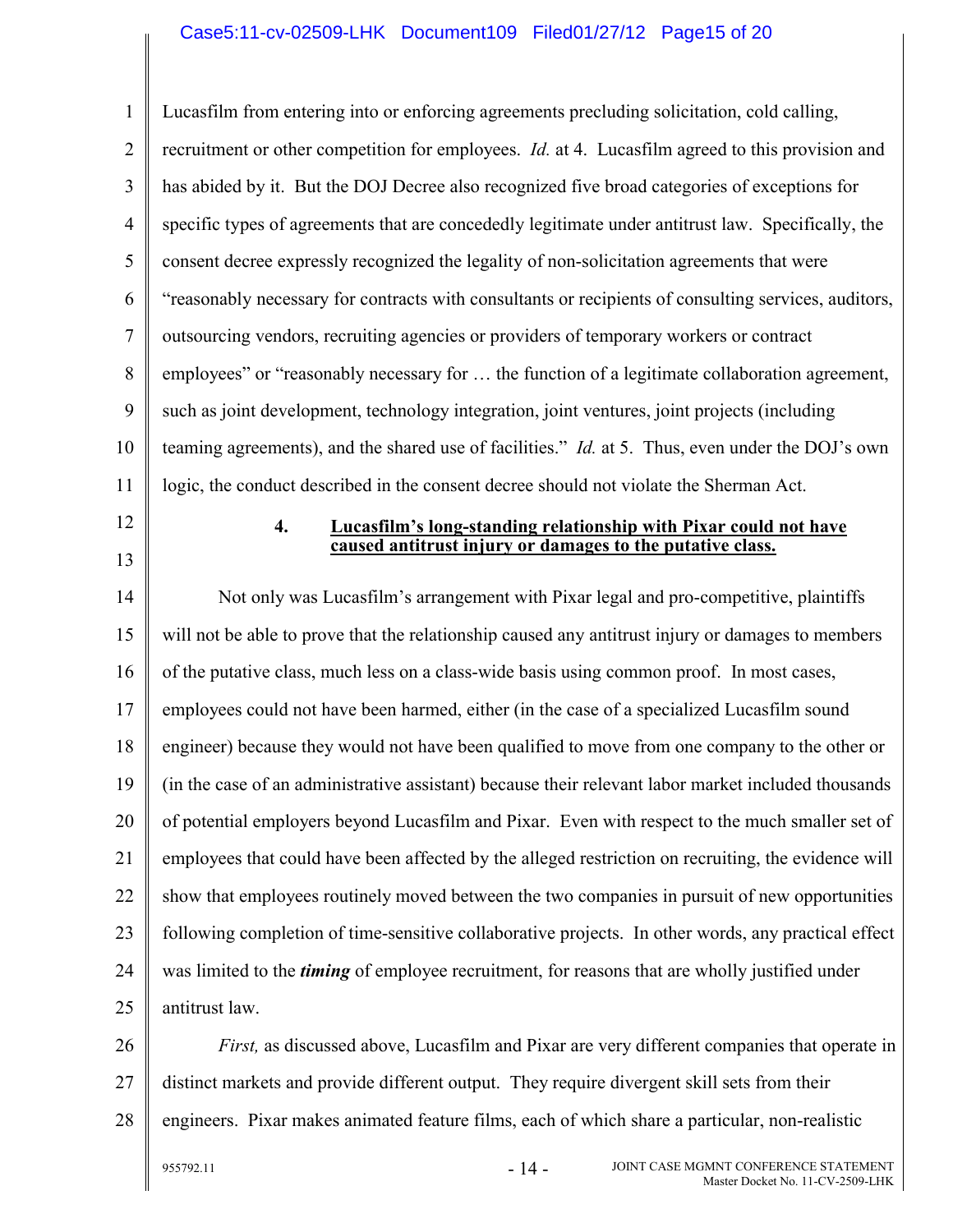#### Case5:11-cv-02509-LHK Document109 Filed01/27/12 Page16 of 20

1 2 3 4 5 6 7 8 9 10 11 12 13 visual style. By contrast, the various divisions of Lucasfilm do not make animated feature films or use the stylized visual approach of Pixar films. ILM provides visual effects for live-action films. Lucasfilm Animation creates an animated television series that uses a dramatically different artistic style from any Pixar film and is produced on a much tighter, episodic schedule, with two dozen episodes created per year (as opposed to Pixar's animated features, which take as long as three years to produce). Skywalker Sound provides sound design and mixing services. LucasArts designs and publishes video games. The skill set that would cause Pixar to hire a candidate might well exclude that candidate from consideration as a Lucasfilm employee. When ILM is looking to hire a visual-effects engineer, it is much more likely to recruit from another, competing company that does photo-realistic visual effects than to go after a Pixar animator. Similarly, when Skywalker Sound is recruiting a sound engineer, it would have no reason to look to Pixar, which does not employ any sound engineers. For the most part, the companies do not compete in the same labor markets.

14 15 16 17 18 *Second,* in many cases where the companies are competing in the same labor market—for example, for administrators and clerical employees—that labor market would be much broader than just Lucasfilm and Pixar. There is no reason that Lucasfilm would be more inclined to recruit or hire a secretary from Pixar, as opposed to a qualified secretary working at any of the thousands of other companies throughout the country that employ secretarial personnel.

19 20 21 22 23 24 25 26 27 *Third,* even where an employee did have a skill set that qualified him or her to work both at Pixar and Lucasfilm, the record will show that—outside the context of time-sensitive projects where both companies made efforts to keep teams together for the duration of the project employees routinely moved from one company to the other. Several Pixar executives and staff members are former Lucasfilm employees, and vice versa. In addition, Lucasfilm had no general practice of precluding counteroffers to Pixar employees above an initial offer. But even if such a practice existed, it would not have barred the hiring firm from making an initial offer on any terms it wished, or prevented the employing company from making a responsive, or preemptive, counteroffer—or even multiple counteroffers.

28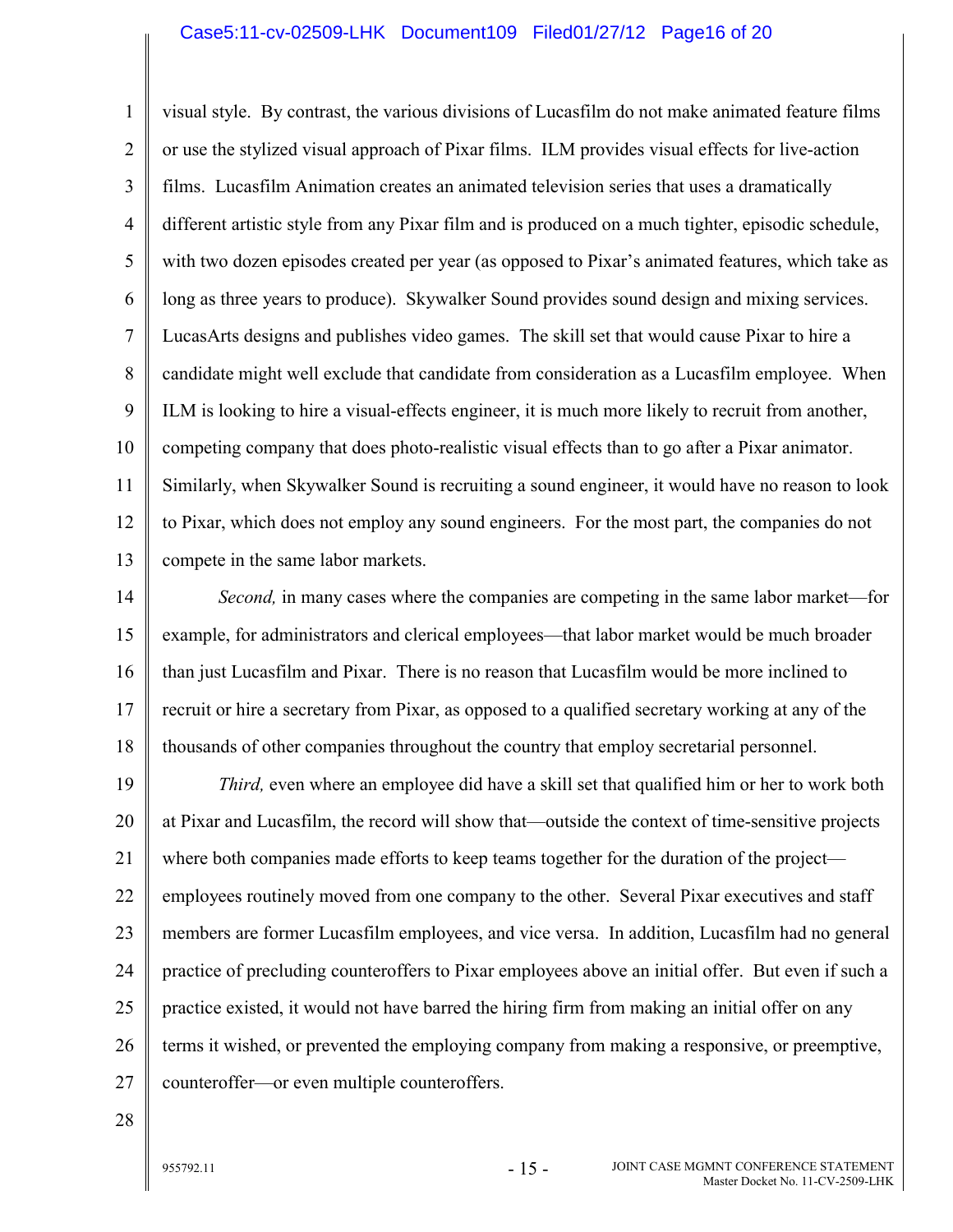### Case5:11-cv-02509-LHK Document109 Filed01/27/12 Page17 of 20

1 2 3 4 5 6 7 Given all of the above, even if plaintiffs could plead and prove antitrust liability arising out of Lucasfilm's pro-competitive collaborations with Pixar, it still would not be able to prove antitrust injury or damages for the vast majority of the putative class. In any event, because the trier of fact would have to engage in a separate, case-by-case factual analysis of each Lucasfilm employee's job, skill set, opportunities at Pixar and other companies, and probability of being hired by those other potential employers, among many other issues, class treatment of such a case would make no sense.

8

### **5. Conclusion**

9 10 11 12 13 14 15 16 17 18 19 20 21 22 23 24 25 26 27 28  $955792.11$  - 16 -JOINT CASE MGMNT CONFERENCE STATEMENT Master Docket No. 11-CV-2509-LHK As defendants argued in their motion to dismiss, the Court should dismiss the complaint, because plaintiffs have failed to plead any facts suggesting there was a single overarching conspiracy among these defendants. Lucasfilm submits this statement in order to bring to the Court's attention important case-management issues that may arise later in this case, depending on how the Court resolves that motion. Fundamentally, there is no justification for exposing Lucasfilm, or any defendant, to joint and several liability for purported acts of unrelated parties. Dated: January 19, 2012 LIEFF, CABRASER, HEIMANN & BERNSTEIN, LLP By: */s/ Joseph R. Saveri* Joseph R. Saveri Joseph R. Saveri (State Bar No. 130064) Eric B. Fastiff (State Bar No. 182260) Brendan P. Glackin (State Bar No. 199643) Dean M. Harvey (State Bar No. 250298) Anne B. Shaver (State Bar No. 255928) Katherine M. Lehe (State Bar No. 273472) 275 Battery Street, 29th Floor San Francisco, CA 94111-3339 Telephone: (415) 956-1000 Facsimile: (415) 956-1008 *Interim Lead Counsel for Plaintiff Class*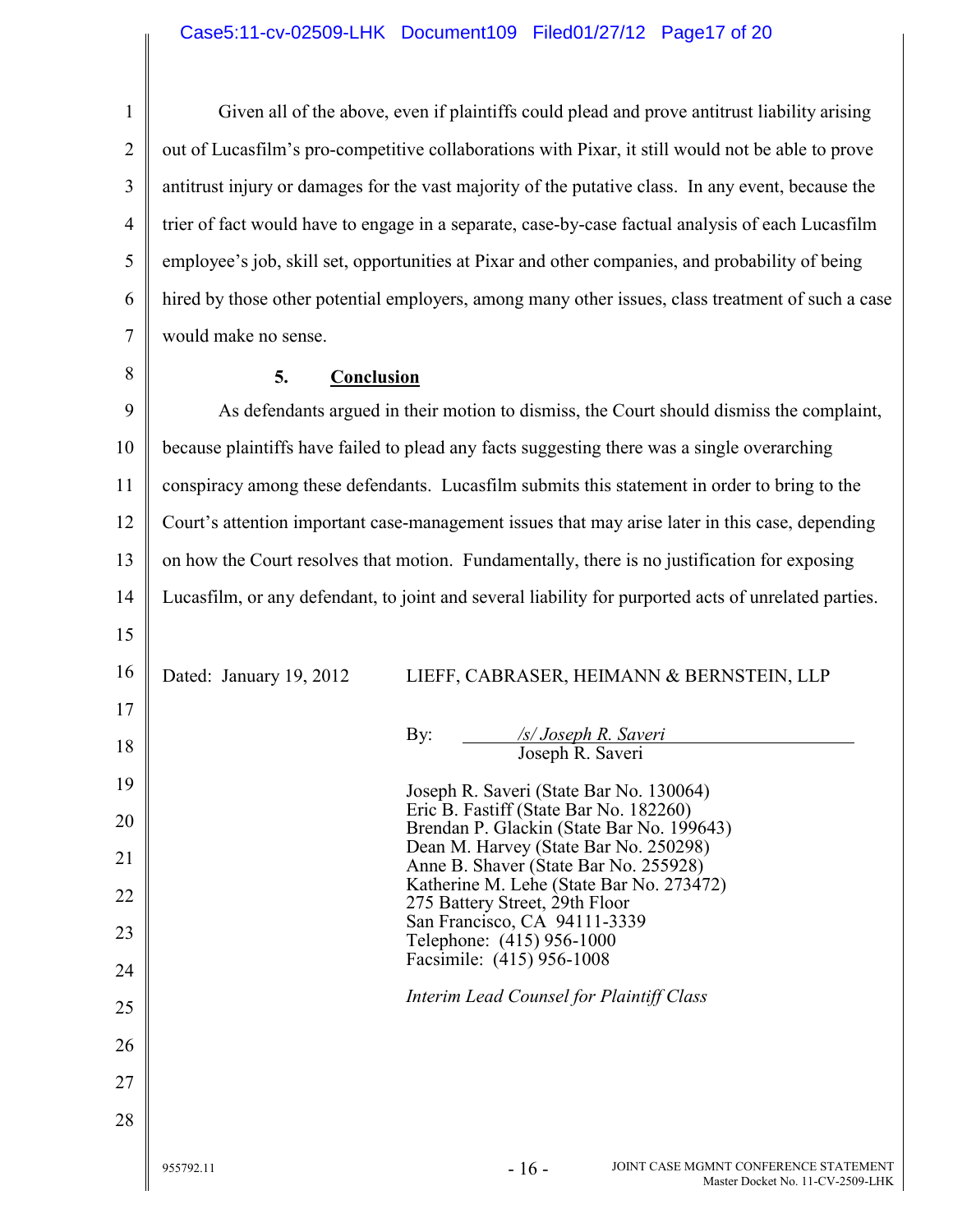|                |                         | Case5:11-cv-02509-LHK Document109 Filed01/27/12 Page18 of 20                        |
|----------------|-------------------------|-------------------------------------------------------------------------------------|
| $\mathbf{1}$   | Dated: January 19, 2012 | O'MELVENY & MYERS LLP                                                               |
| $\overline{2}$ |                         |                                                                                     |
| 3              |                         | By:<br>/s/ Michael F. Tubach<br>Michael F. Tubach                                   |
| 4              |                         | George Riley<br>Michael F. Tubach                                                   |
| 5              |                         | Lisa Chen<br>Christina J. Brown                                                     |
| 6              |                         | Two Embarcadero Center, 28th Floor<br>San Francisco, CA 94111                       |
| 7              |                         | Telephone: (415) 984-8700<br>Facsimile: (415) 984-8701                              |
| 8              |                         | Attorneys for Defendant APPLE INC.                                                  |
| 9              |                         |                                                                                     |
| 10             | Dated: January 19, 2012 | <b>KEKER &amp; VAN NEST LLP</b>                                                     |
| 11<br>12       |                         | /s/ Daniel Purcell<br>By:                                                           |
|                |                         | Daniel Purcell                                                                      |
| 13<br>14       |                         | John W. Keker<br>Daniel Purcell                                                     |
|                |                         | Eugene M. Page<br>Paula L. Blizzard                                                 |
| 15             |                         | 710 Sansome Street<br>San Francisco, CA 94111                                       |
| 16<br>17       |                         | Telephone: (415) 381-5400<br>Facsimile: (415) 397-7188                              |
| 18             |                         | Attorneys for Defendant LUCASFILM LTD.                                              |
| 19             | Dated: January 19, 2012 | <b>JONES DAY</b>                                                                    |
| 20             |                         |                                                                                     |
| 21             |                         | By:<br>/s/ David C. Kiernan<br>David C. Kiernan                                     |
| 22             |                         |                                                                                     |
| 23             |                         | Robert A. Mittelstaedt<br>Craig A. Waldman<br>David C. Kiernan                      |
| 24             |                         | Catherine T. Broderick<br>Craig E. Stewart                                          |
| 25             |                         | 555 California Street, 26th Floor<br>San Francisco, CA 94104                        |
| 26             |                         | Telephone: (415) 626-3939<br>Facsimile: (415) 875-5700                              |
| 27             |                         | Attorneys for Defendant ADOBE SYSTEMS, INC.                                         |
| 28             |                         |                                                                                     |
|                | 955792.11               | $-17-$<br>JOINT CASE MGMNT CONFERENCE STATEMENT<br>Master Docket No. 11-CV-2509-LHK |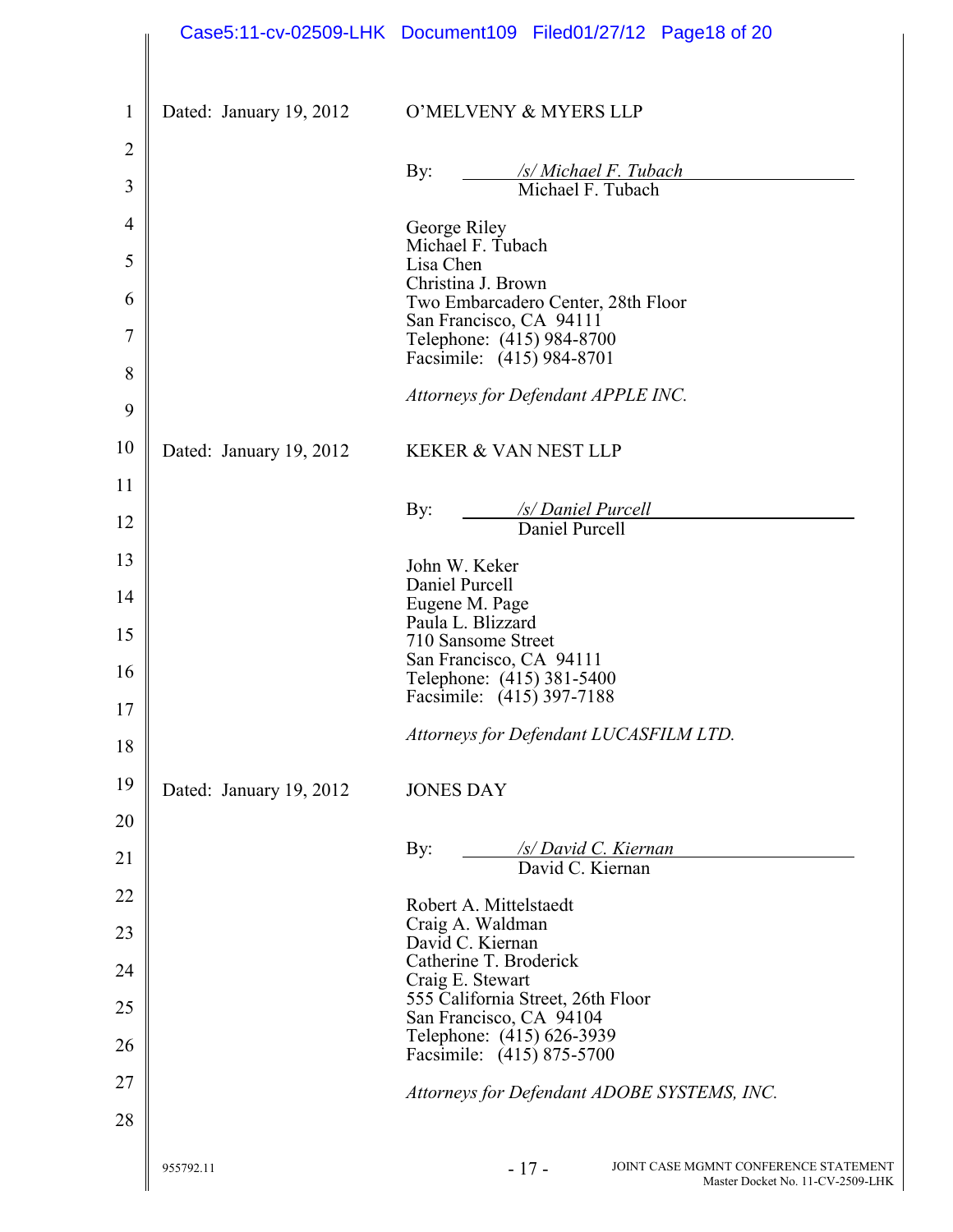|                     |                         | Case5:11-cv-02509-LHK Document109 Filed01/27/12 Page19 of 20                        |
|---------------------|-------------------------|-------------------------------------------------------------------------------------|
| $\mathbf{1}$        | Dated: January 19, 2012 | <b>JONES DAY</b>                                                                    |
| $\overline{2}$      |                         | By:<br>/s/ Robert A. Mittelstaedt                                                   |
| 3                   |                         | Robert A. Mittelstaedt                                                              |
| $\overline{4}$<br>5 |                         | Robert A. Mittelstaedt<br>Craig A. Waldman                                          |
| 6                   |                         | David C. Kiernan<br>Catherine T. Broderick<br>Craig E. Stewart                      |
| 7                   |                         | 555 California Street, 26th Floor<br>San Francisco, CA 94104                        |
| 8                   |                         | Telephone: (415) 626-3939<br>Facsimile: (415) 875-5700                              |
| 9                   |                         | Attorneys for Defendant INTUIT INC.                                                 |
| 10                  | Dated: January 19, 2012 | <b>MAYER BROWN LLP</b>                                                              |
| 11                  |                         |                                                                                     |
| 12                  |                         | /s/Lee H. Rubin<br>By:<br>Lee H. Rubin                                              |
| 13                  |                         | Lee H. Rubin                                                                        |
| 14                  |                         | Edward D. Johnson<br>Donald M. Falk                                                 |
| 15                  |                         | Two Palo Alto Square<br>3000 El Camino Real, Suite 300<br>Palo Alto, CA 94306-2112  |
| 16<br>17            |                         | Telephone: (650) 331-2057<br>Facsimile: (650) 331-4557                              |
| 18                  |                         | Attorneys for Defendant GOOGLE INC.                                                 |
| 19                  | Dated: January 19, 2012 | <b>BINGHAM McCUTCHEN LLP</b>                                                        |
| 20                  |                         |                                                                                     |
| 21                  |                         | By:<br>/s/ Zachary J. Alinder<br>Zachary J. Alinder                                 |
| 22                  |                         | Donn P. Pickett                                                                     |
| 23                  |                         | Frank M. Hinman<br>Zachary J. Alinder                                               |
| 24                  |                         | Three Embarcadero Center<br>San Francisco, CA 94111                                 |
| 25                  |                         | Telephone: (415) 393-2000<br>Facsimile: (415) 383-2286                              |
| 26                  |                         | Attorneys for Defendant INTEL CORPORATION                                           |
| 27                  |                         |                                                                                     |
| 28                  |                         |                                                                                     |
|                     | 955792.11               | $-18-$<br>JOINT CASE MGMNT CONFERENCE STATEMENT<br>Master Docket No. 11-CV-2509-LHK |